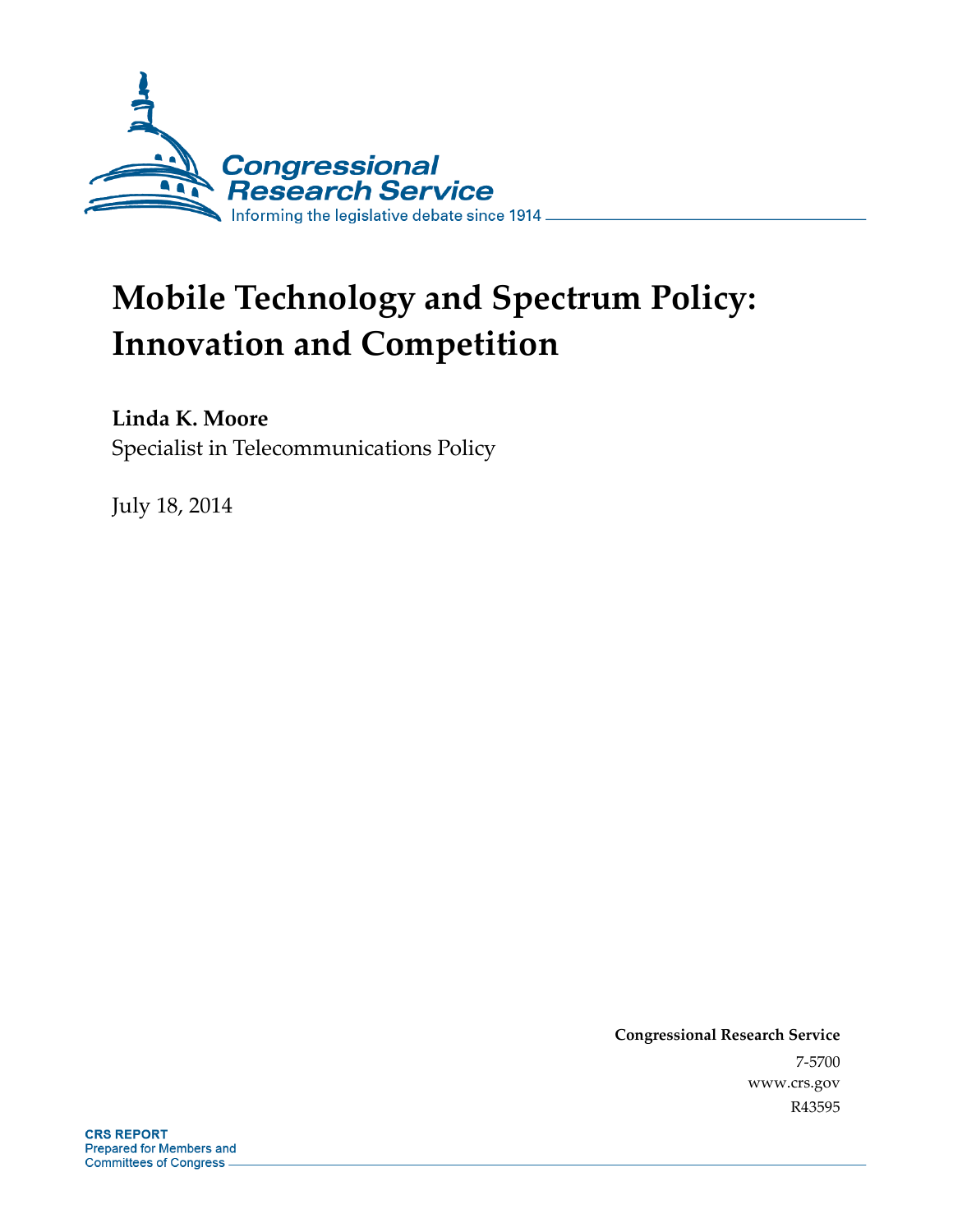## **Summary**

The convergence of Internet and mobile technologies has, within the last decade, transformed wireless communications and created a dynamo of innovation and economic growth. The list of applications that enable products and provide services through smart wireless devices is long and growing rapidly as new industries incorporate wireless technologies into their products. Wireless and mobile telecommunications products include not only smart phones and tablets but also utility meters, road traffic sensors, robots, autonomous vehicles, unmanned aerial systems, tractors, and household appliances, to cite but a few examples of existing and new technologies that are widely predicted to bring about profound changes in how Americans work and play. The composition of the wireless telecommunications industry is changing as companies with important stakes in spectrum-dependent technologies move from innovation to implementation.

The arrival of these technologies is accompanied by a crowd of policy questions covering issues such as employment, training, education, privacy, cybersecurity, and research and development. This report focuses on the interaction between technological change and spectrum policy, and how the accelerating pace of change may require a timely transition to new spectrum policies. Emerging technologies may require, or work better with, new network concepts to carry wireless transmissions over distances long or short. The arrival of new products, new services, and new concepts in network design may lead to the introduction of new models of competition and investment that might benefit from new spectrum policies. Spectrum policy today focuses on the expansion of commercial broadband with the goal of continuing recent growth trends attributed to the mobile Internet. Expanding policy to more fully include other technologies—including those being developed for the Fifth Generation (5G) of wireless communications—might advance a new telecommunications environment with greater potential for spurring innovation, competition, and economic growth than what has been observed in recent years.

This report traces the current and possible future evolution of mobile communications networks and some of the changes in spectrum policy that might better accommodate innovation. Congress at present is engaged in debates over how to maximize the value—economic, monetary, or other—of upcoming auctions for spectrum licenses, notably the Broadcast Incentive Auction. The evolution of wireless technologies, as outlined in this report, indicates that auctions, as presently structured, are a limited policy tool. Congress, therefore, may move to reconsider the current goals of spectrum policy to more fully accommodate the development of the next generation of wireless technologies. In future reviews of communications law and spectrum policy, Congress may choose to broaden its scope to include spectrum-dependent industries and technologies beyond the telecommunications sector.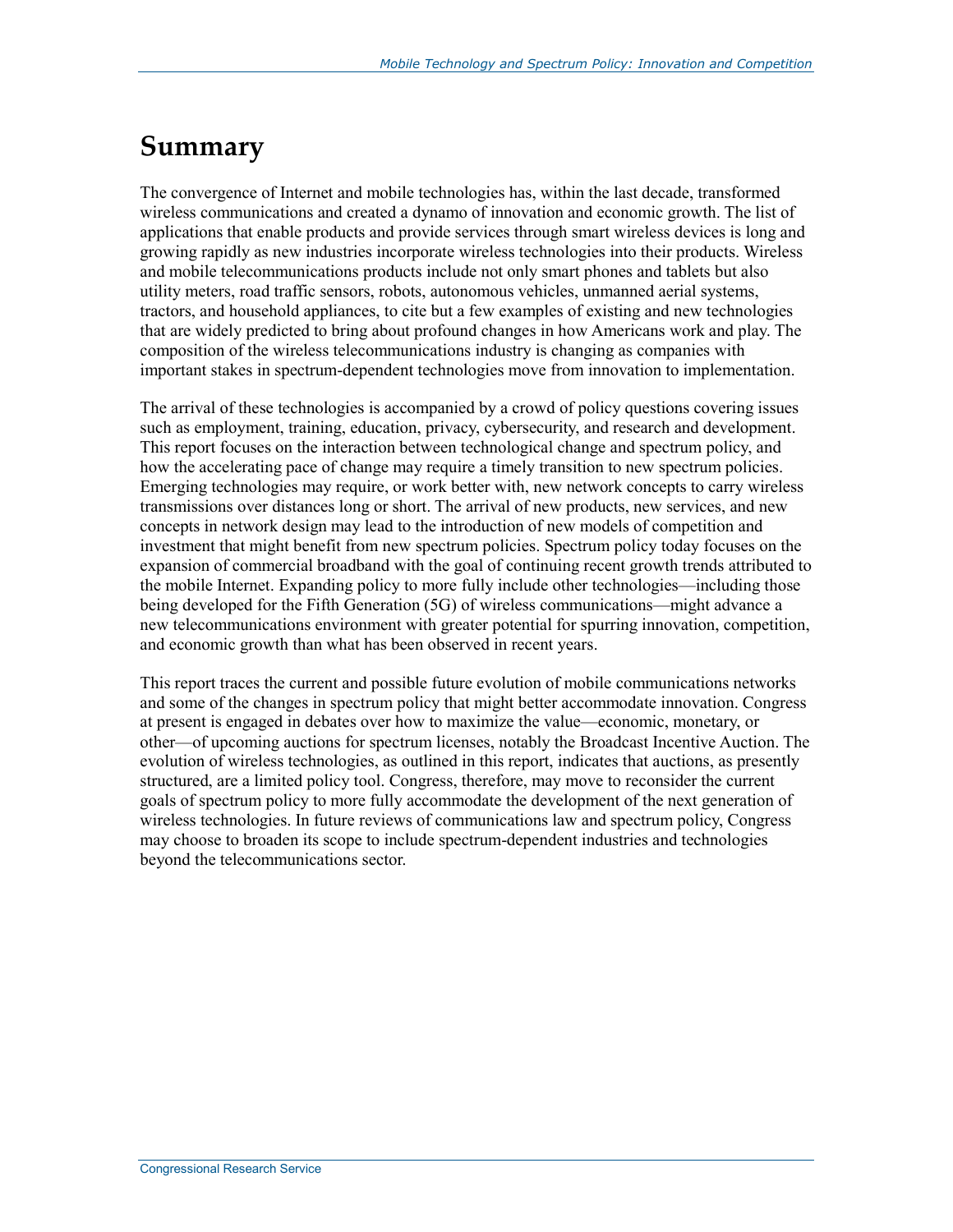## **Contents**

## Figures

## Appendixes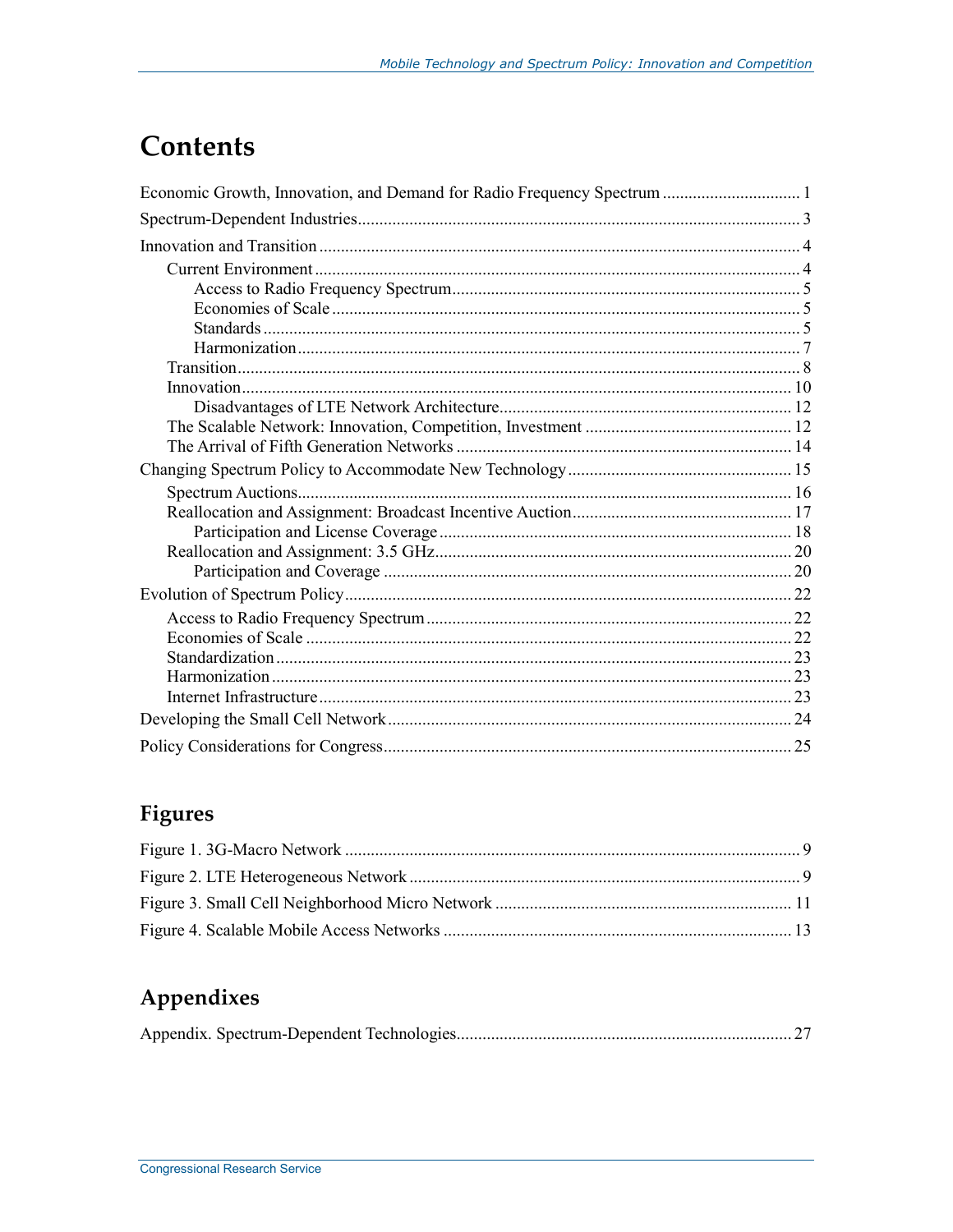## **Contacts**

|--|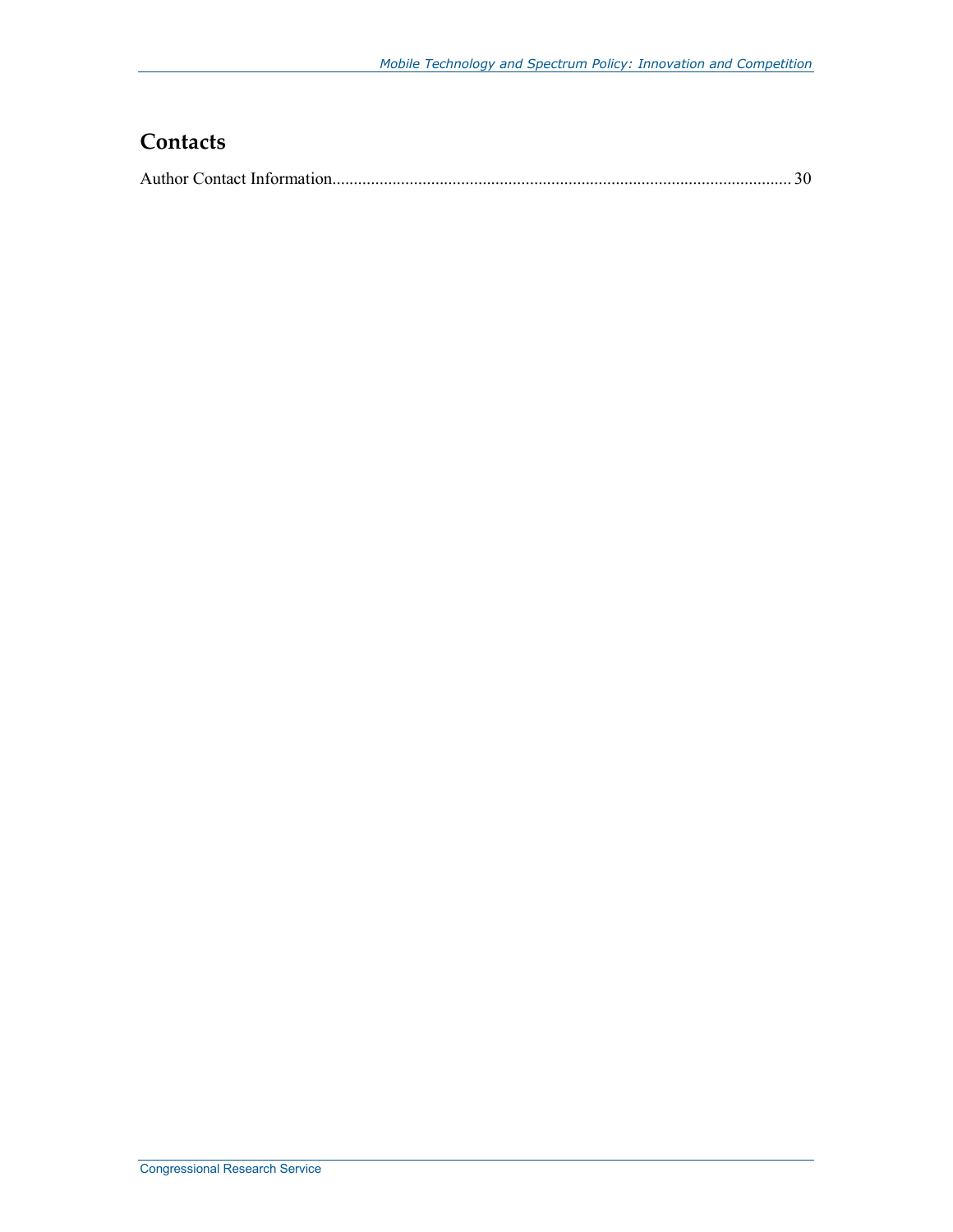## **Economic Growth, Innovation, and Demand for Radio Frequency Spectrum**

By most measures the United States leads the world in the deployment of mobile broadband technology<sup>1</sup>—networks, devices, applications, products and services—creating a mini-boom of innovation and entrepreneurship, and associated wealth and jobs.<sup>2</sup> Innovations in mobile broadband use the Internet Protocol (IP) to bring new devices, applications and technologies to the airwaves. Cellular Long Term Evolution (LTE) and WiFi are key standards that provide mobile broadband access to the Internet and IP-enabled networks.

Projections of significant growth in demand for mobile broadband—and, hence, for spectrum capacity—have prompted numerous policy initiatives to identify radio frequencies that can be made available for commercial mobile broadband services. Finding additional spectrum for commercial mobile broadband has been a goal for both the Administration and Congress. The Federal Communications Commission (FCC)—which manages radio frequency spectrum for commercial and other non-federal uses—and the National Telecommunications and Information Administration (NTIA)—which represents federal government users—are addressing some regulatory and policy issues, such as those identified in the National Broadband Plan (NBP).<sup>3</sup> For example, the NBP cited spectrum capacity as a critical input for expansion of mobile broadband and set a goal of providing 500 MHz of additional spectrum by 2020, to support expected growth. President Barack Obama issued a Presidential Memorandum<sup>4</sup> in support of the NBP's spectrum goals and, among other actions, instructed the NTIA to work with the FCC in identifying spectrum used by federal agencies to transfer to the commercial sector.<sup>5</sup>

The  $112<sup>th</sup>$  Congress addressed some of the issues of spectrum allocation and assignment in the Middle Class Tax Relief and Job Creation Act of 2012 (P.L. 112-96, Title VI, "Spectrum Act").<sup>6</sup> The primary intent of the spectrum-clearing provisions of the act appears to be to increase the number of exclusive-use spectrum licenses for mobile broadband coverage. Among its provisions, the Spectrum Act included mechanisms to reassign television broadcast spectrum (Broadcast Incentive Auction) for licenses to be auctioned, and to transfer spectrum assets from federal to commercial use.

<u>.</u>

<sup>&</sup>lt;sup>1</sup> Broadband delivers large amounts of data at high speeds. The IP-technology currently being deployed for broadband is Long Term Evolution (LTE), which is categorized as a fourth-generation (4G) wireless technology. Substantial new investments for deployment of the next version of LTE, known as LTE Advanced, are expected to occur in the United States in 2014. Information about LTE, at http://www.4gamericas.org/index.cfm?fuseaction=page&sectionid=249; about LTE Advanced, at http://www.4gamericas.org/index.cfm?fuseaction=page&sectionid=352.

<sup>2</sup> The White House, Office of Science and Technology Policy & The National Economic Council, *Four Years of Broadband Growth*, June 2013.

<sup>3</sup> Federal Communications Commission, *Connecting America: The National Broadband Plan*, March 17, 2010, http://download.broadband.gov/plan/national-broadband-plan.pdf.

<sup>4</sup> Presidential Memorandum: Unleashing the Wireless Broadband Revolution, June 28, 2010.

<sup>5</sup> Key NTIA actions are discussed in CRS Report R42886, *The National Telecommunications and Information Administration (NTIA): Issues for the 113th Congress*, by Linda K. Moore.

<sup>6</sup> Key provisions in the act are discussed in CRS Report R43256, *Spectrum Policy: Provisions in the 2012 Spectrum Act*, by Linda K. Moore.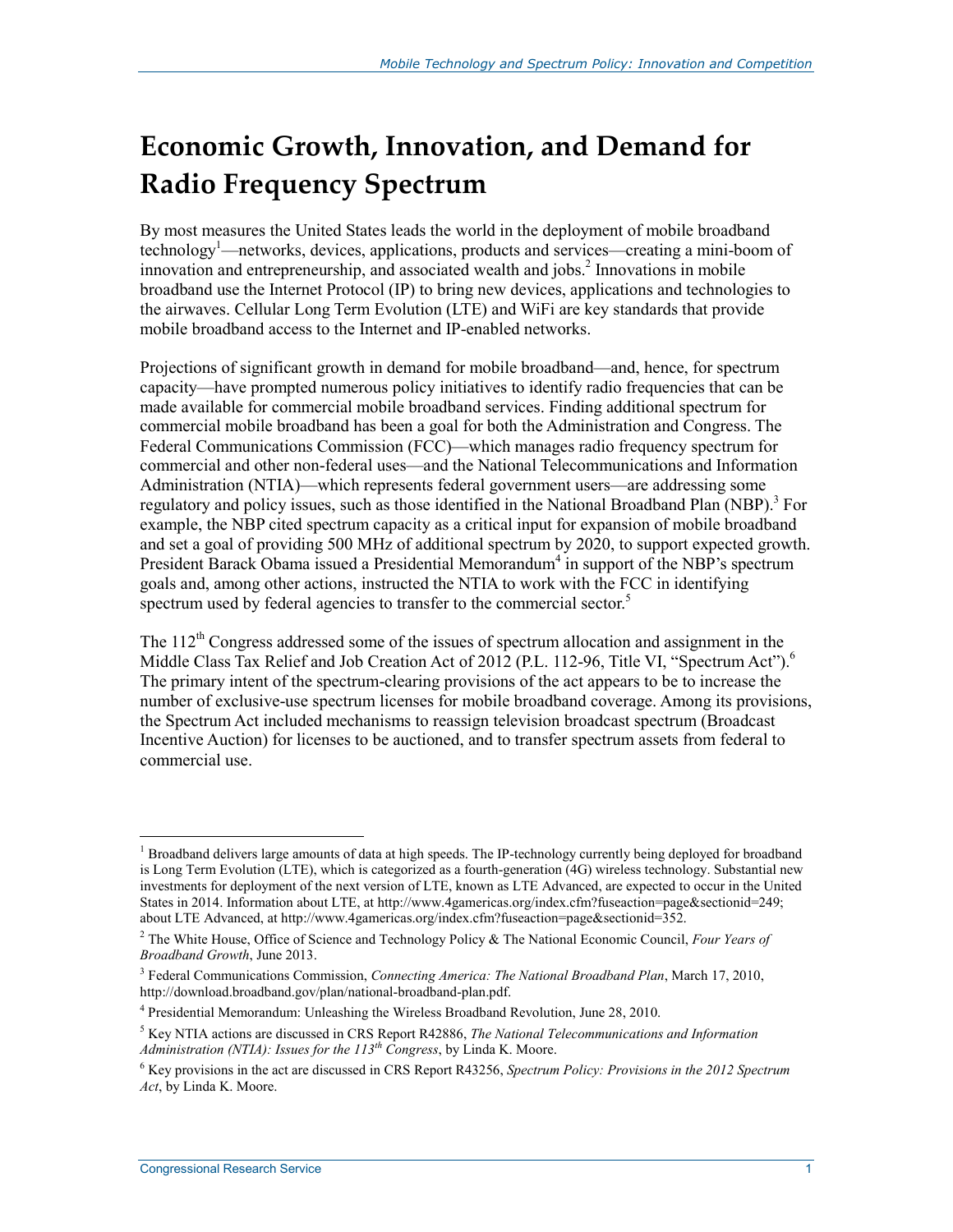The act also addressed the need for unlicensed spectrum, heavily used for WiFi communications, among other applications. It included allowances for unlicensed spectrum in planning for repurposed broadcast spectrum, and called for the release of spectrum in the 5 GHz band for unlicensed use. Many of the frequencies at 5 GHz are currently allocated for federal use.

As new wireless technologies are introduced and perfected, access to spectrum capacity is becoming essential to doing business and to life-style choices. Debates within Congress regarding spectrum policy cover a wide range of concerns, such as competition, economic growth, access to wireless services, affordability, and opportunities for new entrants. Much of the debate appears based on assumptions about wireless technology and spectrum demand and capacity that may not fully recognize the ever-accelerating pace of technological innovation. Current spectrum policy, for example, supports high-speed downloads of movies to smart phones but not a future driverless vehicle as it moves across the country.

Policy goals that focus on supporting commercial mobile broadband may favor commercial wireless carriers at the expense of other industry sectors that will require spectrum for future growth. Policy makers largely recognize the need to strike a balance between meeting immediate needs to sustain growth for mobile broadband and finding solutions to support future growth in other wireless technologies, such as those discussed below and in the **Appendix**. Nonetheless, there appears to be a significant and widening gap between what emerging wireless technologies require and current spectrum policy delivers. Faced with this apparent policy vacuum, the  $113<sup>th</sup>$ Congress has posed the question of what changes may be required in order to provide sufficient spectrum capacity for the future.<sup>7</sup>

Future questions from Congress may introduce a wide-based discussion about established goals for competition and access, $\bar{\delta}$  and about the demands on spectrum capacity made by new technologies.<sup>9</sup> In addition to mobile broadband, many other technologies that promise substantial growth through innovation also require access to spectrum. Policy makers may choose to explore how spectrum policy can support sustainable innovation and growth in emerging wireless technologies through better management of spectrum resources. Policy makers involved in the debate on spectrum policy may wish to see Congress take a leadership role in identifying the changes in law, regulation, and policy that are needed to fuel broad-based growth of wireless

<sup>7</sup> U.S. House of Representatives, Committee on Energy and Commerce, Subcommittee on Communications and Technology, Background Memos and Hearings:, "Equipping Carriers and Agencies in the Wireless Era," June 27, 2013; "Challenges and Opportunities in the 5GHz Spectrum Band," November 13, 2013; and "Oversight of the Federal Communications Commission, May 20, 2014. Also, U.S. Senate, Committee on Commerce, Science, and Transportation, Subcommittee on Communications, Technology, and the Internet, Hearing, "The State of Wireless Communications," June 4, 2013. The Committee of Energy and Commerce has issued a white paper entitled "Modernizing U.S. Spectrum Policy," which lays out a series of questions about spectrum policy that Congress may act to address, April 1, 2014; link at http://energycommerce.house.gov/press-release/committee-releases-commactupdatewhite-paper-focused-spectrum-policy.

<sup>&</sup>lt;sup>8</sup> The Omnibus Budget Reconciliation Act of 1993 (P.L. 103-66) amended the Communications Act of 1934 with a number of important provisions affecting the availability of spectrum. The act laid out the general requirements for the FCC to establish a competitive bidding methodology and consider, in the process, objectives such as the development and rapid deployment of new technologies. (47 U.S.C. §309 (j), especially (1), (3), and (4).) The law prohibited the FCC from making spectrum allocation decisions based "solely or predominately on the expectation of Federal revenues. " (47 U.S.C. §309 (j) (7) (A).)

<sup>&</sup>lt;sup>9</sup> U.S. House of Representatives, Committee on Small Business, hearing, "Building on the Wireless Revolution: Opportunities and Barriers for Small Firms," February 11, 2014.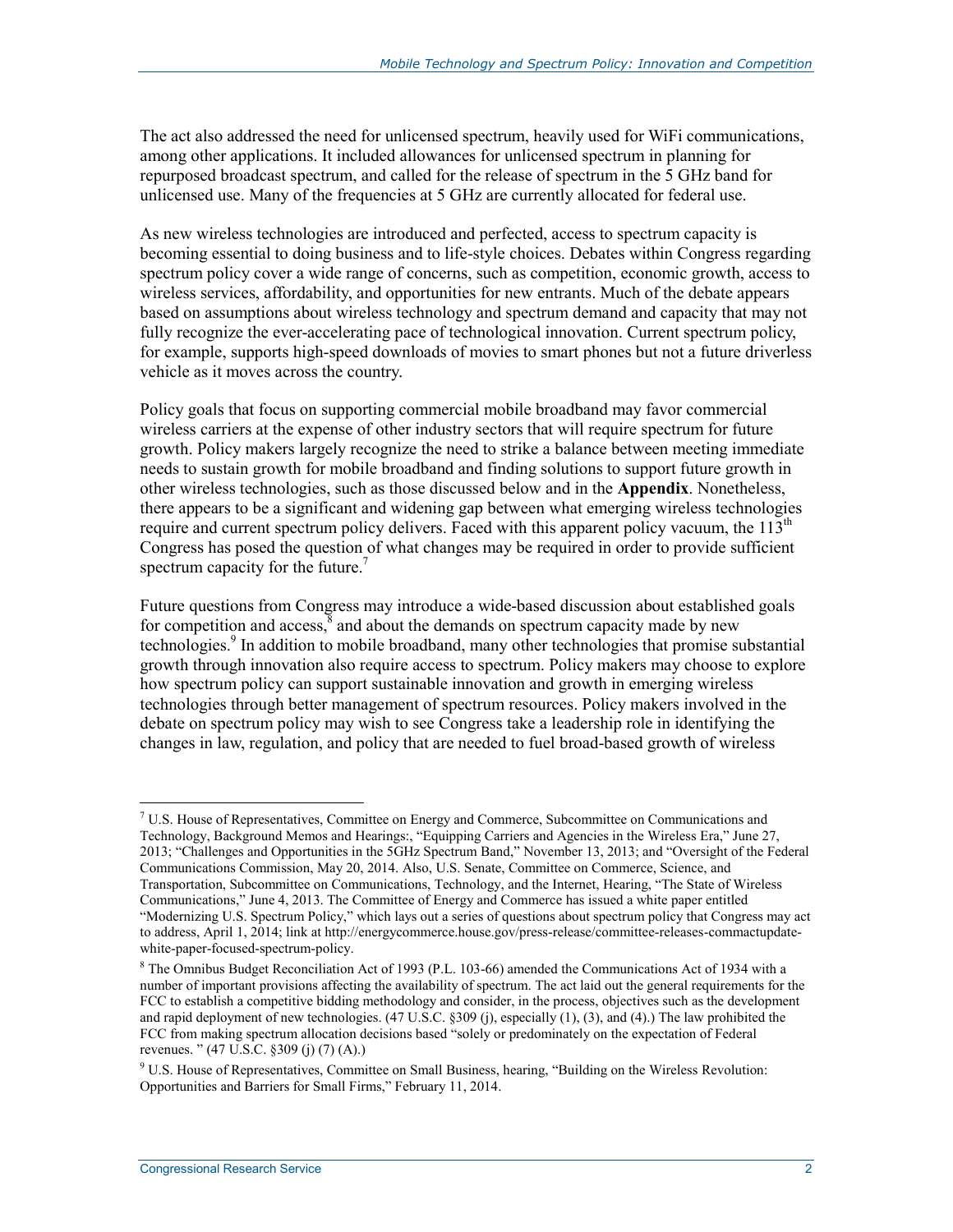technologies. Others may prefer a minimal role for Congress and greater latitude for market forces to resolve the challenges presented by new technology.

## **Spectrum-Dependent Industries**

A May 2013 study by McKinsey  $& Company^{10}$  identified a dozen "disruptive technologies" and the industries that are likely to significantly change the ways that people and businesses organize their work and personal life styles. At least five of the technologies identified in the report (McKinsey report) are dependent on licensed and unlicensed spectrum to be fully functional. These technologies and others offer opportunities for economic expansion but often bring with them shifts in demand for human capital, unmet needs for new skills, challenges to security and privacy, and other changes that may need to be addressed with new public policies. Similarly, new policies and regulations may be needed to make room for innovation, while equitably preserving the value of existing infrastructure, where possible.

One of the impacts of disruptive technologies is on business models: new ways of business flourish and old business practices wither. The Internet is an example of a disruptive technology. Its impact is far-reaching and still growing. One of the early impacts of the Internet was to change and eventually diminish the role of proprietary network technologies. Business plans that were built on attaining market share through control of a superior proprietary network were eroded or made obsolete. Today, some maturing companies that built business plans on expectations of how the Internet would be deployed are faced with accommodating shifts in market demand from the wired Internet to the mobile Internet.<sup>11</sup> Today, the IP standard developed for the wired Internet is being incorporated into mobile network standards; tomorrow, a new standard for the mobile Internet may emerge, setting off a new cycle of technological innovation and infrastructure investment.<sup>12</sup>

In the McKinsey report, technologies were evaluated according to projected increases in growth, globally*.* Based on the report, categories of disruptive technologies that offer significant opportunities for growth, and are dependent on access for spectrum to achieve much of that growth, are

- Mobile Internet: mobile broadband devices that access the Internet;
- Cloud technology: access to off-site computing and other information-based capabilities;
- Internet of Things: the interconnection of electronic and mechanical devices through the Internet, also known as the Internet of Everything;

<sup>10</sup> McKinsey Global Institute, *Disruptive Technologies: Advances that will transform life, business and the global economy*, May 2013, available at http://www.mckinsey.com/insights/business\_technology/disruptive\_technologies. Note that projections are for global growth and may not accurately represent a technology's role in the U.S. economy.

 $<sup>11</sup>$  See, for example, "A Bruising Fight for Survival; mobbed by mobile devices, big players in PCs struggle to adapt,"</sup> by Nick Wingfield, *The New York Times*, July 29, 2013.

<sup>&</sup>lt;sup>12</sup> See, for example, "DARPA Seeks Clean-Slate Ideas for Mobile Ad Hoc Networks (MANETS)," DARPA, April 30, 2013 at http://www.darpa.mil/NewsEvents/Releases/2013/04/30.aspx; National Science Foundation Future Internet Project http://www.nets-fia.net/ and Named Data Networking http://named-data.net/.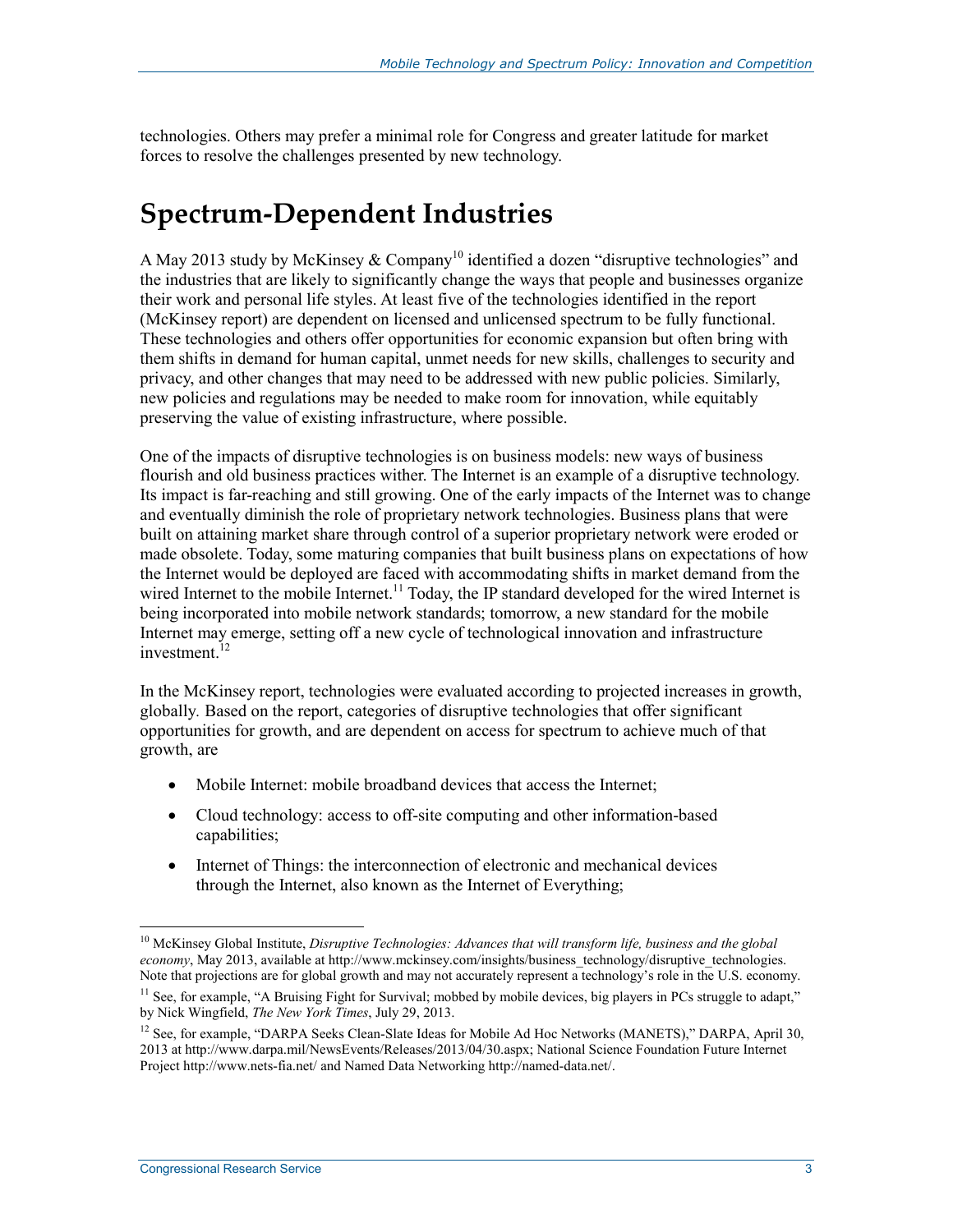- Advanced robotics: high-level robots that equal or exceed human abilities to perform tasks; and
- Autonomous and near-autonomous vehicles: any vehicle, land-based, airborne, or maritime, that moves with little or no human intervention.

In addition, other industry sectors cited by the McKinsey report as affected by disruptive technologies may also rely in part on wireless technology; for example, the electric power grid requires wireless communications to manage information about demand and usage; and gas and oil exploration and production use wireless sensors.

A summary of the McKinsey report discussion of selected disruptive technologies appears in the **Appendix**.

Although not all-inclusive, the list indicates the wide range of spectrum-dependent technologies and the critical role they may play in economic growth. A number of these technologies were originally developed by the Defense Advanced Research Project (DARPA).

Other than the mobile Internet, the McKinsey report did not explore the dependence of these technologies on wireless communications, or discuss their need for spectrum capacity. Broadband for the mobile Internet may be an essential part of mobile technology but, in the long run, its future development may have less impact on U.S. economic growth and productivity than mobile technologies used to support emerging technologies, such as those described, by McKinsey, as disruptive.

The benefits of innovation are rarely evenly distributed. There are often unintended consequences and some sectors of society and the economy may suffer harm. Therefore not everyone will agree that some of the disruptive technologies discussed by McKinsey and in this report should be nurtured. The focus of this report is the value of spectrum access to a broad range of industries beyond the traditional telecommunications field. Spectrum policy may inadvertently restrict that access, thereby creating a de facto industrial policy without full consideration of the value of the affected industries and their ability to innovate.

## **Innovation and Transition**

Disruptive technologies, by their nature, lead to additional innovation, new markets, new business models, new forms of competition, new investment opportunities, and other changes. Innovation and entrepreneurship may be curtailed if regulatory policies favor one technology, one market, or one business model, over others. Consistent regulatory policies, however, tend to be beneficial for existing businesses and investors to the extent that they provide certainty and establish parameters for doing business. There are challenges in making the transition to new policies just as there are challenges in making the transition from one technology to another. In the case of wireless technology, successive introductions of new technology in general build on past investments in infrastructure.

## **Current Environment**

Key factors that—separately or together—may shape current policy decisions and regulations regarding spectrum access include (1) high demand for spectrum access; (2) competitive benefits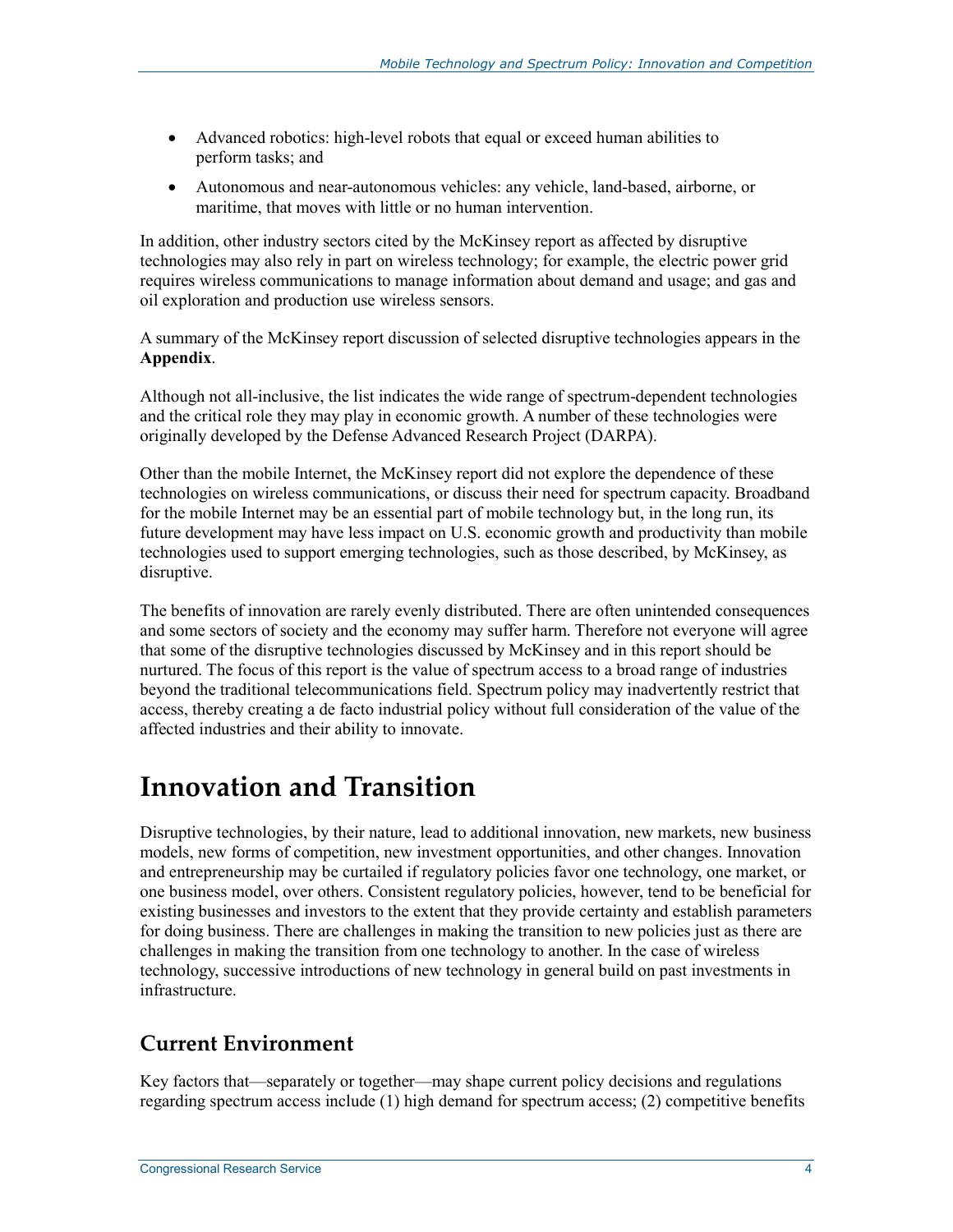from economies of scale for wireless carriers; (3) standardization; and (4) global harmonization of spectrum allocation.

#### **Access to Radio Frequency Spectrum**

Spectrum bands have typically been allocated for a type of use, such as television broadcasting or Advanced Wireless Services (AWS), and assigned through licensing. Most commercial license assignments in the United States are now done through the auction of licenses for exclusive ownership, which conveys the right to exclusive use, although license-holders may sublet access to their holdings. Some spectrum is allocated for unlicensed use, which permits access through certification of specific devices and the enforcement of regulations limiting interference among users. Unlicensed spectrum is shared by approved devices, with access determined largely by the type of device in use. Access to licensed spectrum may also be shared. One common model for sharing today is for two or more commercial license-holders to reach a contractual agreement to share. Another common model is for federal users to permit commercial access to its assigned frequencies, often on a geographic basis (access to some areas) and/or a time basis (certain times of a day or specific days). In these shared environments, access is dependent, in part, on permission by the primary user or license-holder.

#### **Economies of Scale**

The current environment for commercial mobile network expansion appears to favor continued investment by large, often global, carriers, in LTE and LTE Advanced network infrastructure. Regulatory policy assumes that wireless communications deployments benefit from economies of scale, because of required investments in technology-driven infrastructure, among other causes. For example, U.S. wireless carriers reportedly spent over \$34 billion on their networks in 2013.<sup>13</sup> Much of this was spent on what is sometimes referred to as the macro network, that is, the typical configuration of cell towers and base stations, linked above ground by wireless microwave transmissions and below ground by fiber-optic networks. The macro network facilitates nationwide wireless coverage. The high costs and difficulties in raising capital to cover these investments may place smaller carriers at a competitive disadvantage.<sup> $14$ </sup> Furthermore, the high cost of entry may discourage new competitors. Not including the price of purchasing spectrum licenses, billions of dollars are required to build new infrastructure. The sunk costs of incumbent wireless service providers therefore set a high bar for new entrants if they are to compete effectively in major markets. Furthermore, existing wireless carriers with substantial investments in infrastructure and large customer bases are generally prepared to pay more at auction than high-risk new ventures, reinforcing barriers to new entrants.

#### **Standards**

1

Industry standards provide numerous benefits such as improved interoperability of systems and equipment, lower manufacturing costs, and greater ease-of-use for consumers. Standards may also be established by one industry group at the expense of other groups that may not have been

<sup>&</sup>lt;sup>13</sup> Testimony of Randal S. Milch, Executive Vice President and General Counsel, Verizon Communications Inc., U.S. Senate, Committee on the Judiciary, Subcommittee on Antitrust, Competition Policy, and Consumer Rights, "An Examination of Competition in the Wireless Market," February 26, 2014.

<sup>14</sup> Thomas Gryta, "U.S. Cellular, NTELOS in Focus After Leap Wireless Buy," *Wall Street Journal*, July 15, 2013.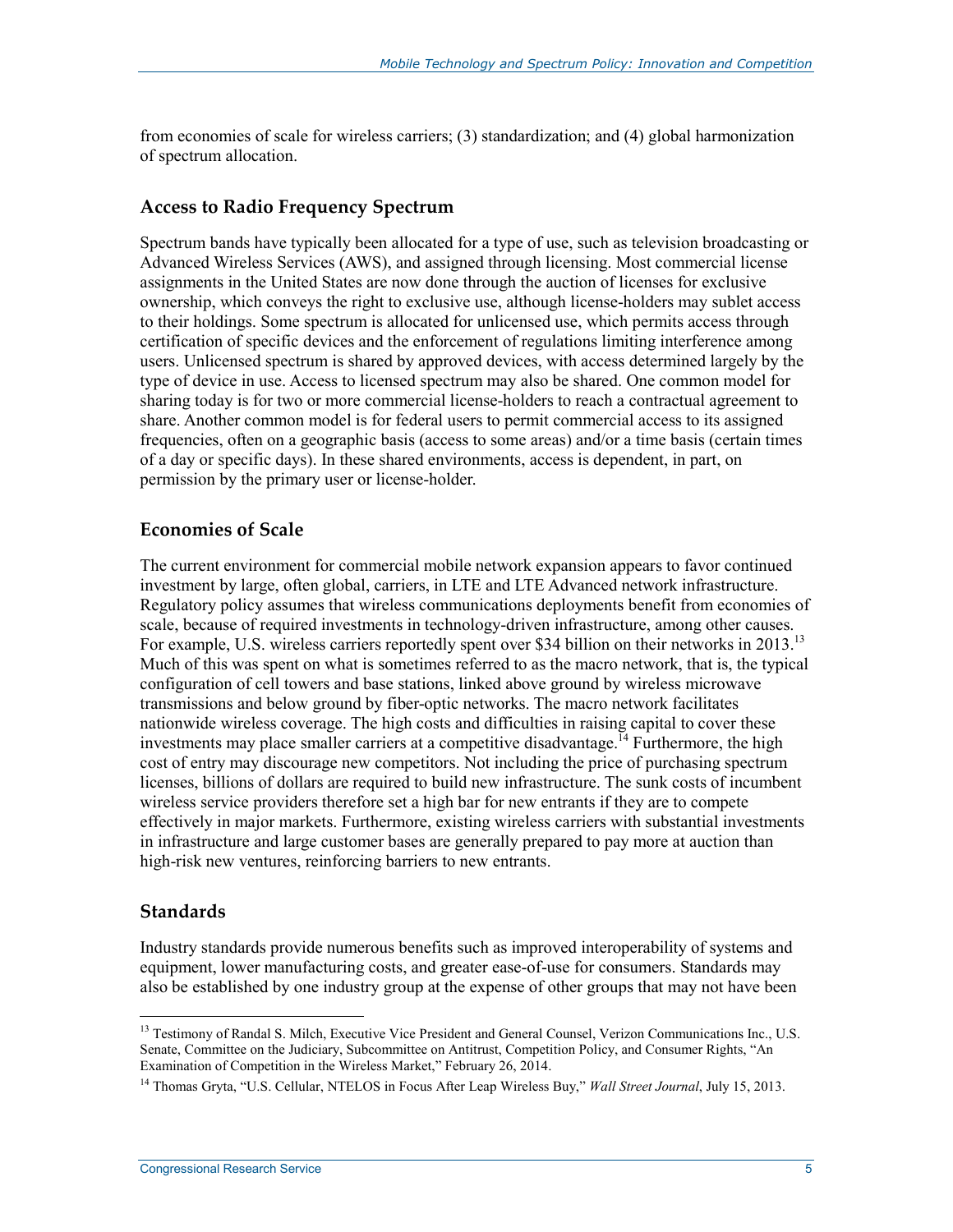active participants in the standards development process. Wireless standards adopted by market leaders for mobile broadband may place smaller rivals at a competitive disadvantage, or preclude innovation and growth in other industries.<sup>15</sup>

Regulators and policy makers may rely on standards-setting groups to provide technical frameworks for regulations and policy goals. Standards may be reproduced in rules and regulations—such as rules established by the FCC for spectrum license auctions—that some stake-holders view as perpetuating existing business models to the possible disadvantage of new entrants with different business models.<sup>16</sup>

In the United States, the two sets of standards most used for new wireless broadband technologies are cellular LTE, for licensed spectrum, and IEEE (Institute of Electrical and Electronics Engineers) 802.11, for unlicensed spectrum. There are additional IEEE standards for Wide Area Networks. An LTE standard has been developed to operate on unlicensed spectrum (LTE-U).

The main standards-setting body for LTE/LTE Advanced is the Third Generation Partnership Project (3GPP).<sup>17</sup> Standards organizations represented through members of 3GPP are the European Telecommunications Standards Institute (ETSI),<sup>18</sup> the Alliance for Telecommunications Industry Standards  $(ATIS)$ ,<sup>19</sup> and several Asian standards groups.<sup>20</sup>

Policy decisions about unlicensed spectrum are generally centered on providing additional capacity for channels used for WiFi. Standards for WiFi are developed by the IEEE 802.11 Working Group and supported by the Wi-Fi Alliance.<sup>21</sup> Activities of the Alliance, an industry association, include support of industry standards, certification of devices, and development of new product specifications. The 802.11suite of standards includes 802.11.a, the original WiFi standard for operations at 5 GHz and 802.11b, designated for WiFi at 2.4 Ghz. New spectrum

18Information about ETSI at http://www.etsi.org/about/introduction.

<sup>&</sup>lt;sup>15</sup> For example, 3GPP created separate standards for two band classes in the 700 MHz band. After Auction 73, for commercial licenses in the 700 MHz band, small carriers were concentrated in a less-favored band class in the lower half of the 700 MHz band. These carriers complained to the FCC that manufacturers were not providing devices for their band class because of the limited size of the market. They requested the FCC to mandate interoperability across all band plans in the lower 700 MHz band. Among the countervailing arguments against interoperability was that it would undermine future investments in 3GPP standards. An agreement was reached for a voluntary industry solution. In October 2013, the FCC adopted a Report and Order and Order of Proposed Modification to implement the agreement, http://www.fcc.gov/document/700-mhz-interoperability.

<sup>&</sup>lt;sup>16</sup> For example, public comments regarding service rules for spectrum licenses in the 700 MHz band that were auctioned in 2008 (Auction 73) revealed significant differences between wireless carriers and the wireless technology industry. The latter argued—with little success—for rules that would increase spectrum access for new entrants and new businesses.

<sup>&</sup>lt;sup>17</sup> Information about 3GPP is at http://www.3gpp.org/about-3gpp. 3GPP is represented in the United States by 4G Americas, http://www.4gamericas.org/index.cfm?fuseaction=home. The mission of 4G Americas is "to promote, facilitate and advocate for the deployment and adoption of the 3GPP family of technologies" and "to develop the expansive wireless ecosystem of networks, devices, and applications enabled by GSM and its evolution to LTE."

<sup>&</sup>lt;sup>19</sup>ATIS and the Telecommunications Industry Association (TIA) are global standards development groups based in the United States. Information about ATIS at http://www.atis.org/. Information about TIA at http://www.tiaonline.org/ about/.

<sup>&</sup>lt;sup>20</sup> About 70% of the approximately 400 members of 3GPP are represented as members of ETSI. ATIS represents about 8% of members, including the top four U.S. wireless carriers. The balance of members are represented through Asian standards groups. See http://www.3gpp.org/about-3gpp/membership.

<sup>21</sup> Information about the Wi-Fi Alliance at http://www.wi-fi.org/.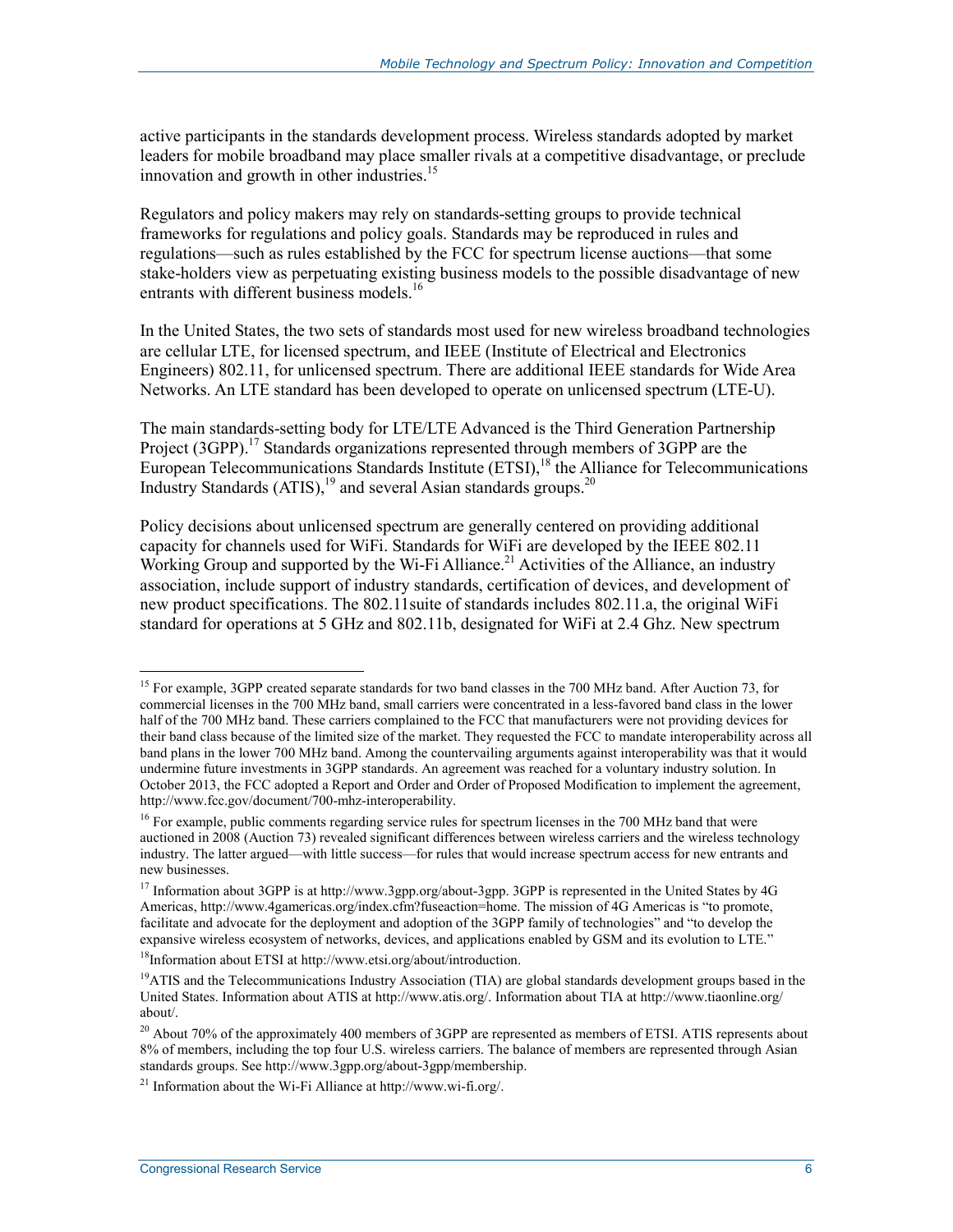assignments are being sought within the 5 GHz range<sup>22</sup> for the expansion of 802.11.ac VHT (Very High Transmission), sometimes known as Gigabit WiFi.<sup>23</sup> Spectrum that has been made available for WiFi on TV White Spaces is accessed by 802.11.af, sometimes referred to as White-Fi. Gigabit WiFi , White-Fi, and other new standards use technologies that can identify locations of users to manage transmissions without causing interference. These standards, which are sometimes referred to as Fifth-Generation Wi-Fi, are important building blocks in developing new forms of sharing, such as between federal and commercial network operators.

#### **Harmonization**

1

Harmonization refers to the allocation of spectrum across national borders. Compatible designations for using spectrum facilitate economies of scale in designing and producing wireless devices. Harmonization also facilitates cross-border travel and trade, among other benefits. The global champion for harmonization is the International Telecommunications Union (ITU), the lead United Nations agency for information and communications technologies.<sup>24</sup> ETSI, 3GPP, and the GSM Association<sup>25</sup> are among the groups that work closely with the ITU in developing standards to harmonize spectrum for mobile broadband. Agreements on international harmonization are typically negotiated as treaties under the auspices of periodic World Radio Conferences (WRC), <sup>26</sup> supported by the ITU. There are over 30 spectrum harmonization proposals currently under consideration by the WRC. Many of these proposals would require repurposing spectrum band allocations to accommodate mobile broadband.

Proposals for harmonization and coordination of spectrum access are also being developed by national and international groups for wireless technologies for machine-to-machine communications; robotics; maritime, terrestrial and aerial unmanned vehicles; cloud computing; and other emerging technologies.<sup>27</sup>

 $^{22}$  As required by the Spectrum Act, the FCC commenced a proceeding to identify new unlicensed spectrum capacity at 5 GHz, http://www.fcc.gov/document/5-ghz-unlicensed-spectrum-unii. See also CRS Report R43256, *Spectrum Policy: Provisions in the 2012 Spectrum Act*, by Linda K. Moore.

<sup>&</sup>lt;sup>23</sup> Using the International Electrical and Electronic Engineers standard, IEEE 802.11ac, see http://www.ieee.org/ index.html. Also, link to tutorial at http://www.radio-electronics.com/info/wireless/wi-fi/ieee-802-11ac-gigabit.php.

<sup>24</sup> See http://www.itu.int/en/about/Pages/default.aspx. The Government Accountability Office notes that "The federal government considers ITU the principal, competent, and appropriate international organization for the purpose of formulating international treaties and understandings regarding certain telecommunications matters*." Better Coordination and Enhanced Accountability Needed to Improve Spectrum Management*, GAO-02-906, September 2003, p. 19, fn. 26.

<sup>&</sup>lt;sup>25</sup> The standards developed by the Groupe Special Mobile (GSM) were first adopted by European Union member countries; deployment began in 1998. The GSMA global membership is comprised of GSM and LTE network operators; http://www.gsma.com/aboutus/history.

<sup>&</sup>lt;sup>26</sup> The next WRC, WRC-2015, is scheduled to occur in November 2015; http://www.itu.int/en/ITU-R/conferences/wrc/ 2015/Pages/default.aspx. Separate tracks of preparations to develop the U.S. positions on WRC agenda items are handled by the FCC and the NTIA. The Office of Spectrum Management of NTIA, in consultation with federal agencies, reviews the WRC agenda and prepares its comments for the U.S. position. NTIA and the FCC solicit input from the private sector and create working groups to address specific agenda items. NTIA and the FCC submit recommendations to the Department of State. The Department of State coordinates and mediates the development of the U. S. position for each WRC and leads the U.S. delegation at each conference. sector.

 $^{27}$  For some examples, see http://ec.europa.eu/digital-agenda/en/rspp-roadmap-wireless-europeand http://ec.europa.eu/ digital-agenda/.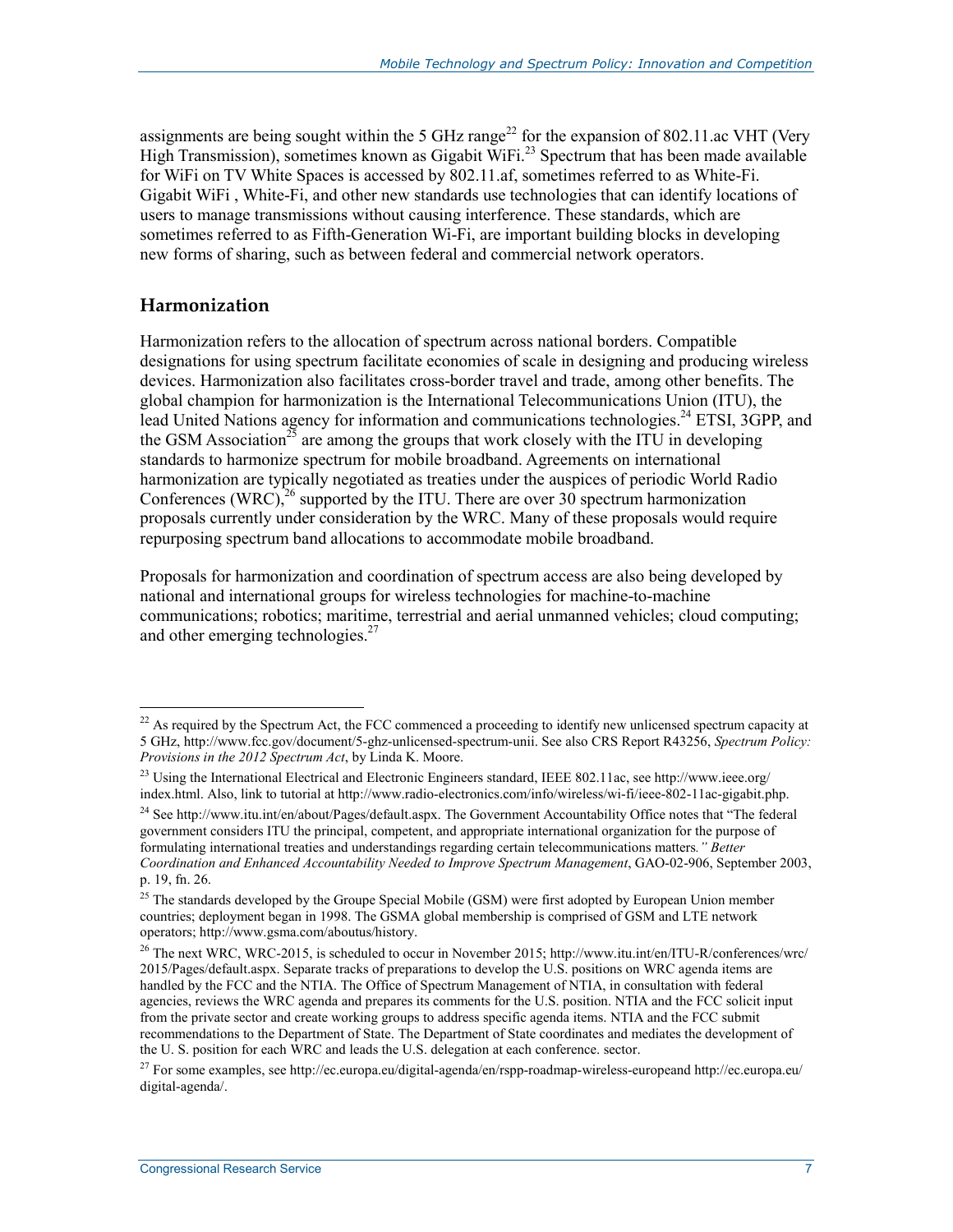One aspect of harmonization that may be an issue is that requirements for standards may be part of the agreement. For mobile technologies, there appears to be an inclination to make LTE the default standard for harmonized frequencies. Also, harmonization of unlicensed spectrum has proved difficult to negotiate in international discussions. The global trend, therefore, might be described as harmonization for licensed spectrum assigned exclusively to network operators using LTE/LTE Advanced standards.

### **Transition**

As wireless carriers increase their deployment of the mobile Internet, delivered by broadband LTE technologies, new trends are developing in network design and investment strategies. The development of and constant improvements in small cell technologies<sup>28</sup> have enabled the deployment of Heterogeneous Networks, or HetNets. In an LTE environment, a HetNet is viewed as an extension of LTE network concepts and standards. HetNets combine macro and micro infrastructure to increase the reach of wireless transmissions. The macro network is a high-site cellular network, operating on dedicated spectrum, and relying on fixed infrastructure such as towers and masts. The micro network is composed of multiple placements of low-site small cells.29 These micro networks operate on licensed or unlicensed spectrum. Wireless carriers are investing in sites for small cell installations in order to increase network capacity, and building out micro networks to supplement or possibly replace investment in more capital-intensive macro networks. Within the LTE/LTE Advanced technology development envelope, many industry experts predict a shift in investment from building macro networks to building micro networks.<sup>30</sup>

**Figure 1** depicts a built-out Third-Generation (3G) macro network. Its primary physical components are antennas for transmitting and receiving wireless signals—placed on towers, tall buildings or other structures—and base stations for connecting to other communications networks, such as the Public Switched Telephone Network and the Internet. Investment in towers and base stations is critical to providing coverage and ubiquitous service to geographic areas that, typically, correspond to spectrum licenses for exclusive use.

<sup>&</sup>lt;sup>28</sup> Small cells are low-powered radio access nodes that are used to boost capacity and manage network interference and connectivity. The types of small cells are Femtocells, typically used in a home; Picocells, that may serve a business; Metrocells, for urban areas; and Microcells, the largest in terms of geographic coverage, used primarily in rural areas.

 $29$  High site refers to antenna placed on cell towers or other tall structures, to maximize coverage in a large geographic area. Low site indicates that the placement of antennas for small cells is not dependent on height to provide coverage.

<sup>&</sup>lt;sup>30</sup> A projection of capital expenditures prepared by Mobile Experts shows investment in macro networks plateauing in 2014 and then trending downward while investment in small cell infrastructure continues to rise. The data might be interpreted to indicate that the trend lines will cross as early as 2020. "Mobile Infrastructure Trends," May 2014.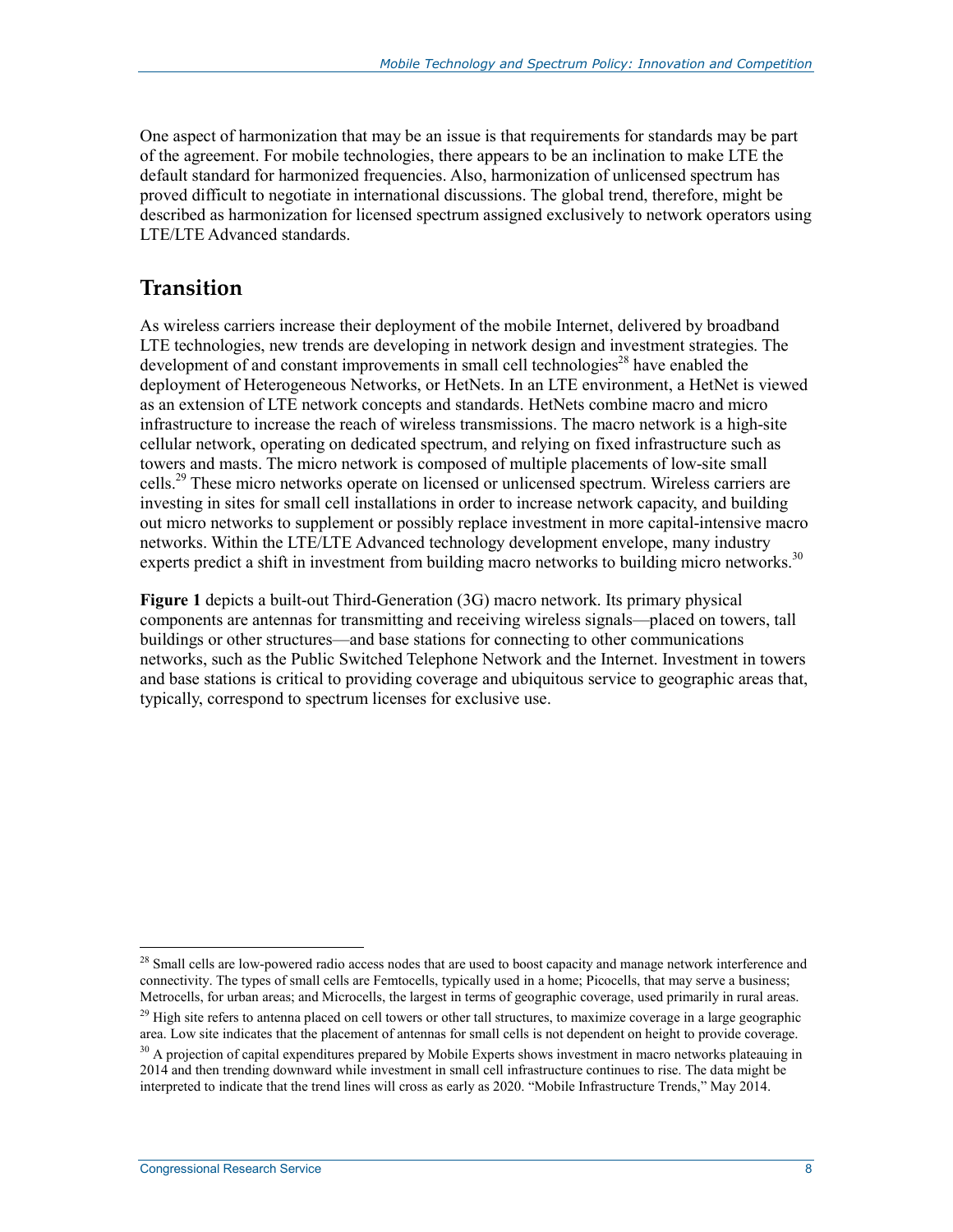

**Source:** Peter Rysavy research for 4G Americas, *Mobile Broadband Explosion; the 3GPP Wireless Evolution*, August 2013, Figure 57, p. 117, http://www.rysavy.com/Articles/2013-08-4G-Americas-Mobile-Broadband-Explosion.pdf.

**Figure 2** shows an example of a HetNet composed of a partly-built LTE network bolstered by a micro network of small cells being used as a bridge between 3G infrastructure and LTE towers. The micro network, for the most part, connects to the infrastructure that supports the macro network base stations.

In this simplified schematic, the 3G macro layer switch connects to the Internet and other networks through the IP gateway serving the 4G macro and micro layers. The 4G macro base stations and small cell locations are all IP-enabled.

The geographic layer represents the communities served by the HetNet. A HetNet build-out typically uses spectrum licensed to the carrier to carry traffic over both macro towers and small cell placements. Additional capacity is provided by WiFi. The LTE micro network serves many of the same customers in the geographic layer as Wide Area Networks (WAN) using IEEE 802.11 (WiFi/WAN).



**Figure 2. LTE Heterogeneous Network** 

**Source:** Peter Rysavy research for 4G Americas, *Mobile Broadband Explosion; the 3GPP Wireless Evolution*, August 2013, Figure 57, p. 117, http://www.rysavy.com/Articles/2013-08-4G-Americas-Mobile-Broadband-Explosion.pdf.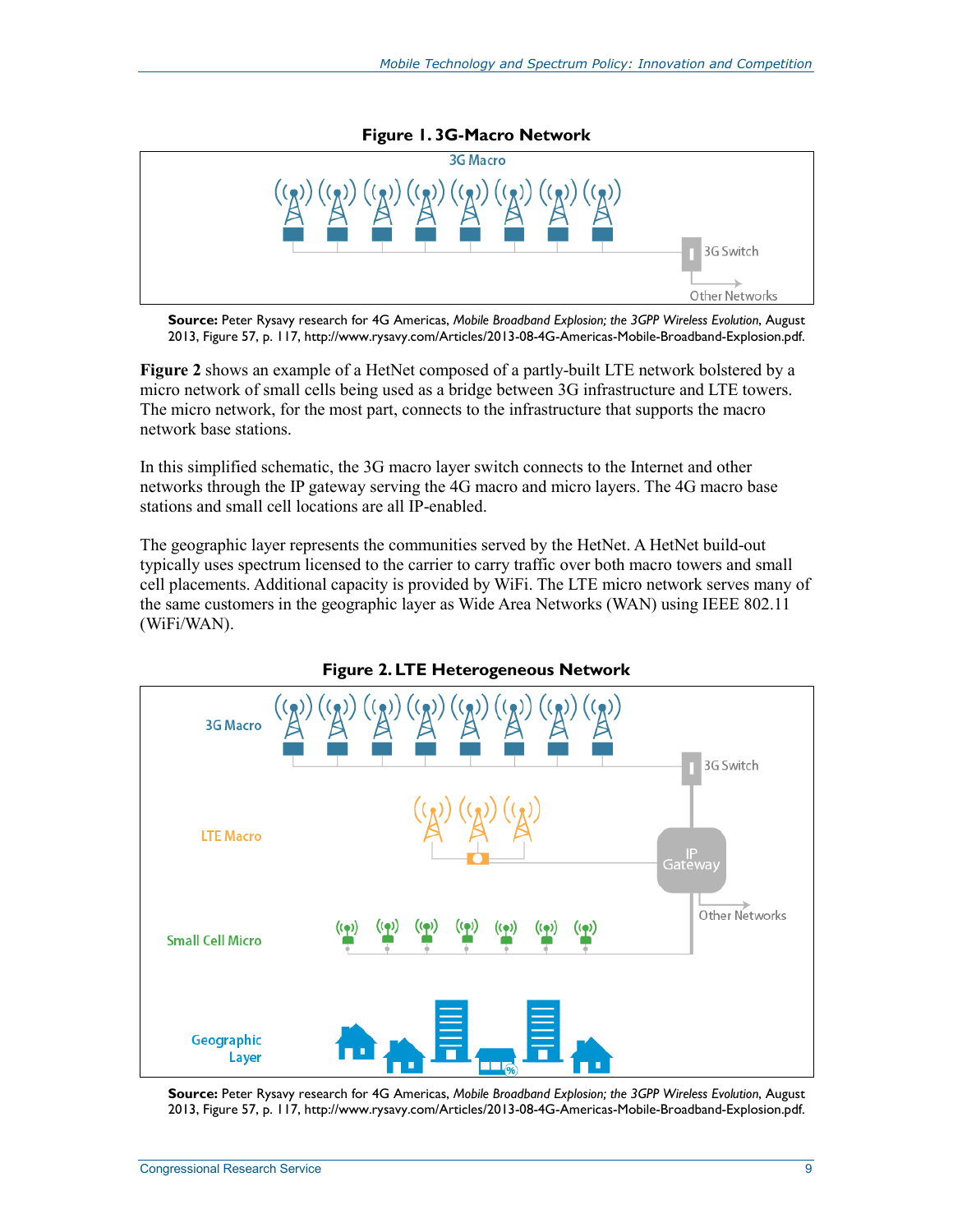This depiction of a HetNet configuration assumes that LTE will become the predominate technology for micro networks, using both licensed and unlicensed spectrum. The effectiveness of the HetNet in linking macro and micro network infrastructure depends in part on the proximity of IP-enabled network nodes.

The key elements of the network architecture are

- LTE macro network, which would typically be considered the transport network;
- Network interfaces such as the IP gateways;
- Micro network, which increases capacity and coverage; and
- End users and their devices, residing in the geographic layer.

The macro network provides coverage and the micro network provides capacity as well as extra coverage. In urban areas, a HetNet may carry as much as 80% of its traffic over unlicensed WiFi. In the macro network, the geographic layer corresponds roughly to license coverage as designated by the FCC. Micro networks operate within geographic areas that are smaller in coverage than the licenses assigned for 3G and 4G build-outs.

#### **Innovation**

In the future, micro networks may use spectrum licensed for their purpose, and the coverage areas for these licenses may correspond to small cell neighborhoods. A possible trend in the evolution of mobile networks is depicted in **Figure 3**. In this configuration, the micro network has become the predominate provider of mobile communications coverage and capacity through contiguous small cell networks. The towers of the macro network enhance connectivity and provide additional coverage. Micro networks for small cell neighborhoods exist within or are independent of HetNets. Small cell networks are by and large autonomous, providing coverage for their area and connecting to other small cell networks or cellular towers when needed. Such a configuration might lead to widespread spectrum sharing.

The transition from macro to small cell networks as the main providers of wireless capacity would change the dynamic of spectrum demand. Low-frequency, wide coverage, high-site cellular networks that require exclusive licenses for efficient operation would no longer be the drivers of growth and change. A backbone of cellular towers would remain to serve the evergrowing, ever-changing micro networks that are more agile and more responsive to the needs of a wide range of wireless customers.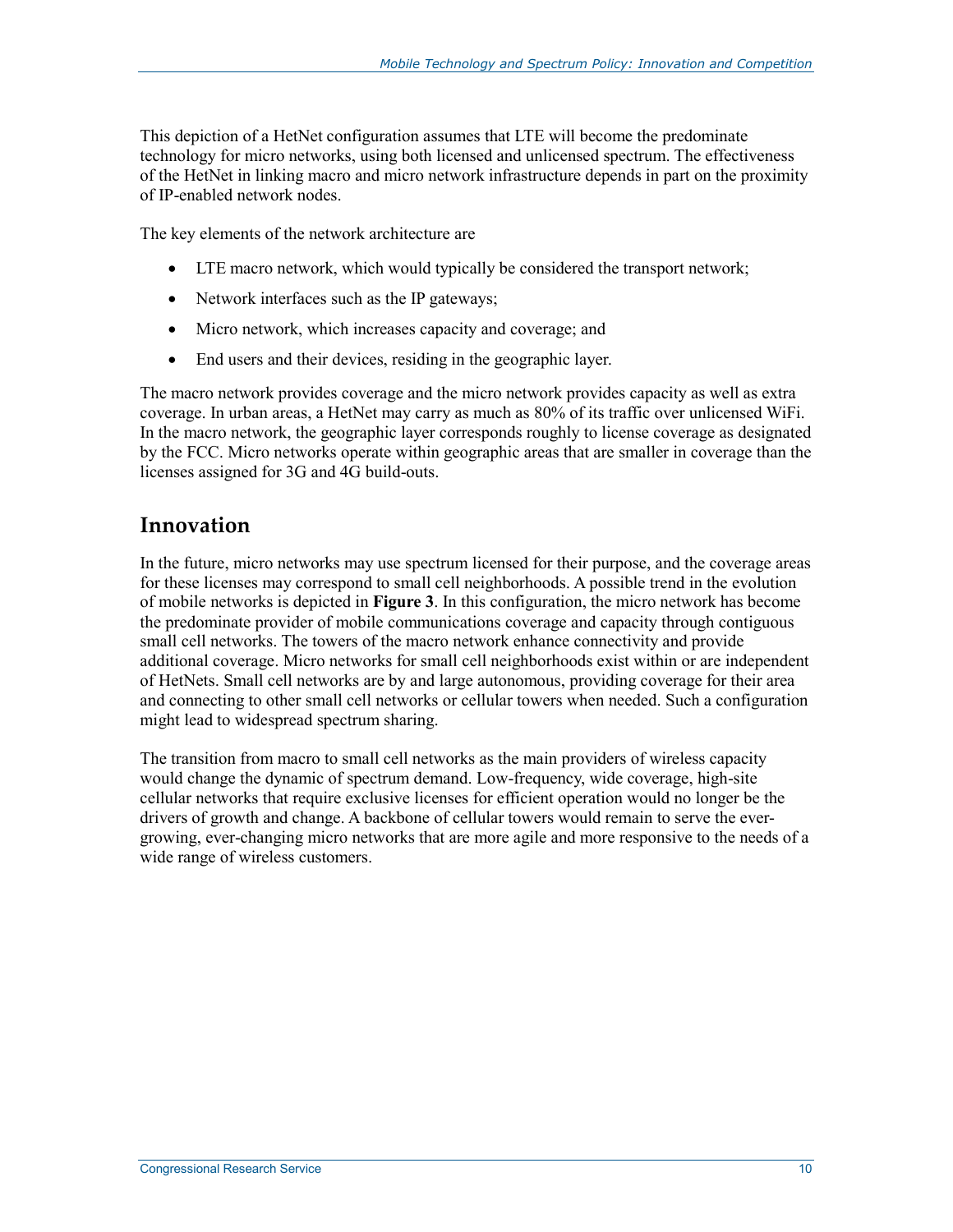



**Source:** 4G Americas, *Meeting the 100X Challenge: The Need for Spectrum, Technology and Policy Innovation,* October 2013, Figure AI-1, p. 130, http://www.4gamericas.org/documents/ 2013\_4G%20Americas%20Meeting%20the%201000x%20Challenge%2010%204%2013\_FINAL.pdf.

As the network becomes decentralized, with more traffic carried through localized small cell networks, the towers of the macro network might be used primarily for high-value communications that require, for example, a high level of Quality of Service  $(QoS)^{31}$  One attribute of QoS is the minimization of interference by using dedicated radio frequencies. Assuring QoS is one of the arguments for requiring dedicated spectrum for mobile broadband.

As the number of small cell networks multiply, increasing coverage, mobile communications will likely become less dependent on macro networks and their traffic might decline. In this case, there would likely be an over-supply of spectrum for macro networks and possibly a spectrum crunch for small cell networks. Therefore, if the majority of mobile traffic uses shared spectrum in small cell networks, the amount of dedicated spectrum required for the macro network might conceivably be reduced.

Since small cell networks are expected by most technologists to perform well in shared conditions, spectrum sharing—including, perhaps, licenses that mandate sharing—may provide more effective tools for promoting competition and growth.

Transition might occur as an evolution first from macro to micro networks and then from centralized network controls to user-controlled mobile devices, connecting through traffic management centers that will migrate to the cloud as technology permits. Today's cellular network is predicted to be one of many transport options, with small cell network physical structure integrated into devices or small cell neighborhood structures.

The combination of cloud technology and small cell networks may provide significant savings in capital expenditures for wireless companies. For example, as reported in the Financial Times,<sup>32</sup> AT&T is planning to move some functions of switches and routers to cloud-based, softwaredefined networks. Consequently, the company expects, in the future, to reduce capital expenditures on networks. The Financial Times article quoted an industry analyst who stated

<sup>1</sup>  $31$  A set of techniques to manage network resources; predictability is an example of a service quality attribute.

<sup>32</sup> Paul Taylor, "AT&T Shifts to 'Virtualised' Hardware," *Financial Times*, February 26, 2014.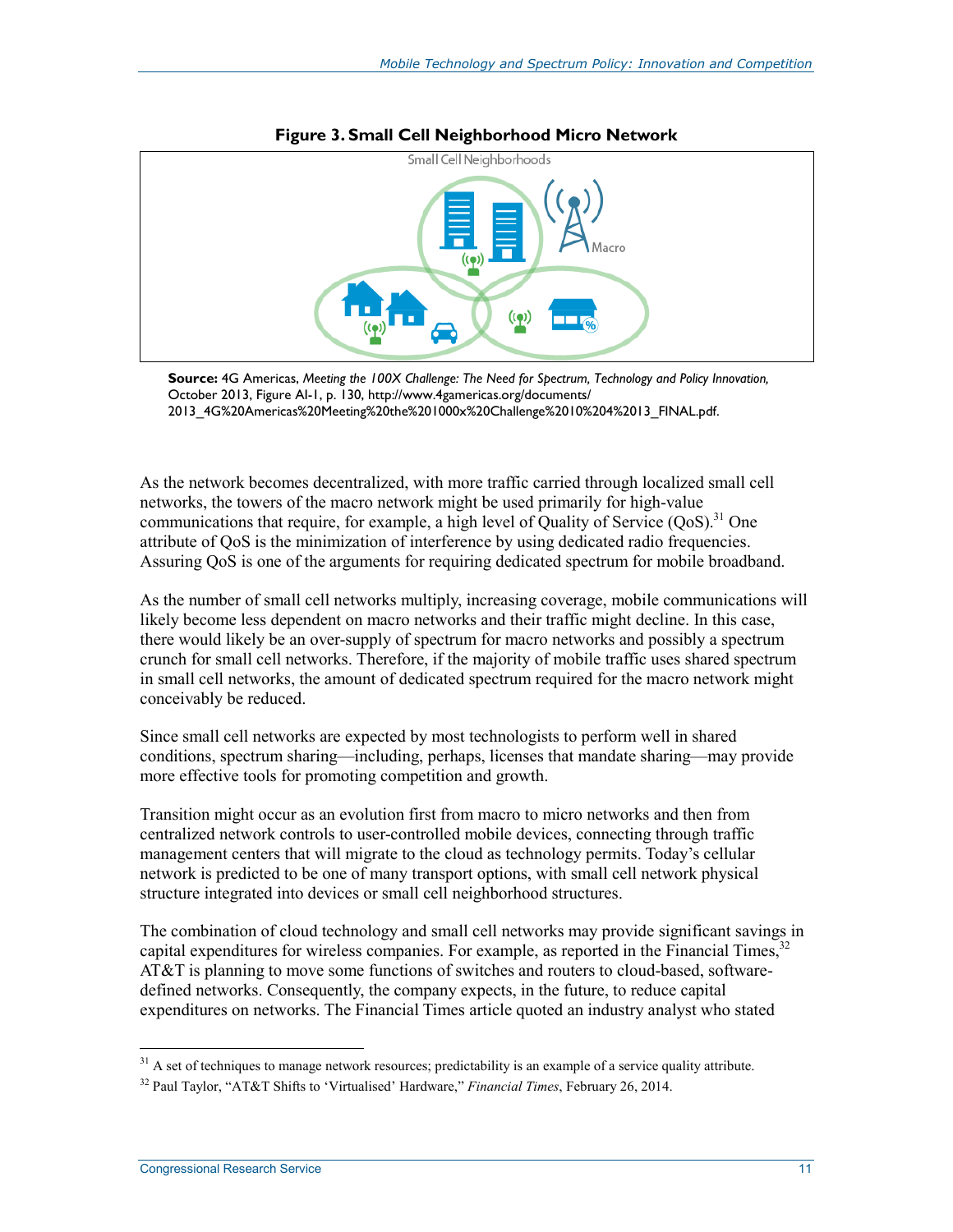"AT&T is transforming the wide area network the way Information Technology transformed the data center."

The evolution of the HetNet is supported by advances in LTE and IEEE standards. Expected innovations within the LTE envelope are planned for incremental change within linear cellular network architectures. LTE/LTE Advanced, however, does not encompass the universe of wireless innovation. IEEE standards have in general been more flexible in accommodating non-cellular communications for emerging technologies, such as robotics. True innovation, it might be argued, would occur through wireless network technologies that emulate the Internet by using multiple connections that transfer traffic seamlessly from one node to another.

#### **Disadvantages of LTE Network Architecture**

Spectrum policies in general favor cellular network architecture. For example, the FCC's working definition of flexible-use service rules for spectrum are apparently based on technical rules for high-site, high power cellular antennas.<sup>33</sup> Although LTE standards provide the framework for high-speed, IP-based networks, LTE's limitations may be a barrier to the development of more advanced network architectures that are fully aligned with the design principles of the Internet.

A study in late 2012 by two researchers at AT&T Labs<sup>34</sup> suggested "a fresh new look" at design strategies and service assumptions in order to move mobile communications away from its "cellular circuit-oriented" origins. The study noted that LTE traces its heritage to the General Packet Radio Services (GPRS), designed to add packet-switched functionality to GSM, and uses the same basic approach to moving communications traffic to and from a centralized gateway. The evolution from GPRS to LTE is described as "tunnel-centric architecture." The flaws of this architecture, as described in the study, become barriers to future scaling and innovation.

The paper commented on the rise in mobile traffic and the "unexpected side effect due to interactions between cellular network architecture and the constant connectivity" required by always-on mobile devices, such as smartphones. Maintaining this connectivity strains "gateways and other network elements." To support wireless devices such as sensors (a critical element in many disruptive technologies, as discussed in the **Appendix**) using current LTE tunnel-centric architecture would require either permanent connections or the addition of "expensive" network signaling to manage usage, the researchers argued.

## **The Scalable Network: Innovation, Competition, Investment**

Although micro networks were first seen by wireless carriers as a way to increase the capacity of their macro networks, it is becoming evident to many that micro networks can also be the primary means of providing wireless access. A small cell network can be treated as a separate business enterprise and customers within a closely inter-dependent geographic area can be targeted for additional services.<sup>35</sup>

<sup>&</sup>lt;sup>33</sup> "Interference Limits Policy," White Paper, FCC Technical Advisory Committee, Receivers and Spectrum Working Group, February 6, 2013, http://transition.fcc.gov/bureaus/oet/tac/tacdocs/WhitePaperTACInterferenceLimitsv1.0.pdf.

<sup>&</sup>lt;sup>34</sup> Byoung-Jo J. Kim and Paul S. Henry, "Directions for future cellular mobile network architecture," First Monday: Peer-Reviewed Journal on the Internet, December 3, 2012, http://firstmonday.org/ojs/index.php/fm/article/view/4204.

<sup>&</sup>lt;sup>35</sup> James Middleton, "Small Cells Should Be Seen as Businesses, Not Engineering Solution," telecoms.com, February (continued...)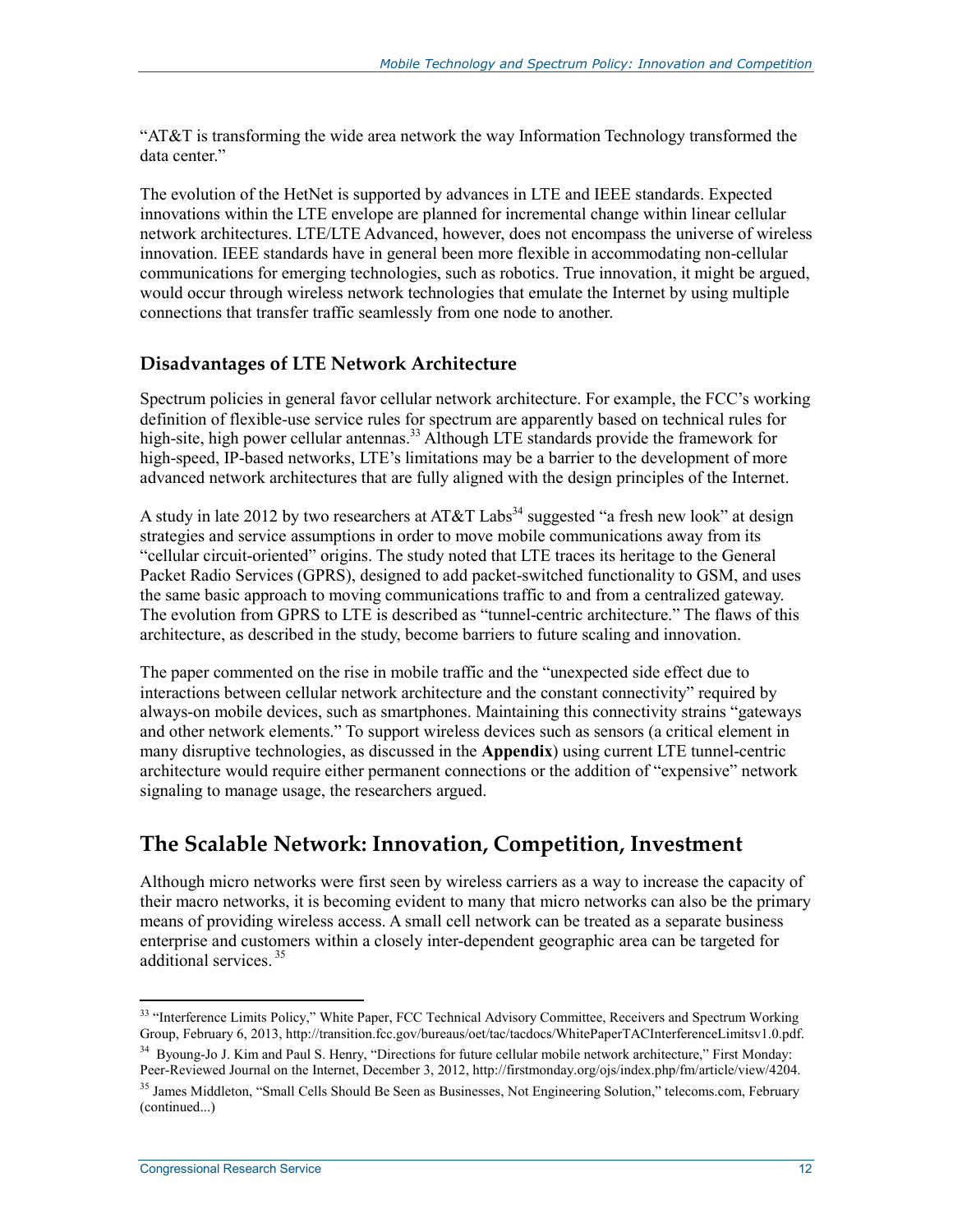To improve the effectiveness of mobile connectivity, wireless networks are themselves likely to become more mobile, flexible, and deployable (nomadic). Network infrastructure will move closer to the devices it currently supports, as the enabling technologies migrate from the macro to the small cell network. Next-generation traffic management centers will connect to corresponding nodes that connect directly to the Internet instead of through a cellular core network. To provide coverage, cell tower networks may be supplemented by satellites, or by Unmanned Aerial Systems (UAS) using, for example, drones. $36$ 



**Figure 4. Scalable Mobile Access Networks** 

**Source:** Congressional Research Service (CRS).

In the design proposal depicted in **Figure 4**, the IP-enabled core uses cloud technology to connect end users to the Internet. The widespread availability of small cell locations and multiple options for transporting traffic allows for scalability ranging, for example, from a small sports stadium to a large urban area.<sup>37</sup>

The key elements of this evolved network architecture are

- End users and their devices, which, using small cells and new technologies, are the main drivers of the network;
- Network interfaces operating largely through the cloud; and
- The transport layer, which now includes macro cell towers, micro small cells, and other systems (satellite, UAS) that are integrated and interchangeable.

 $\overline{a}$ 

<sup>(...</sup>continued)

<sup>12, 2014;</sup> and Dan Jones, "SpiderCloud Eyes LTE Enterprise Small Cells in 2014," News Analysis, LightReading, January 17, 2014.

<sup>&</sup>lt;sup>36</sup> Examples include DARPA's Mobile Hotspots Program that will retrofit drones to provide Wi-Fi to remote areas; Facebook's plans to develop drone technology to assure global Internet connectivity; and Google's acquisition of drone-maker Titan Aerospace.

<sup>&</sup>lt;sup>37</sup> A presentation on small cell technology by Alcatel Lucent provides a good picture of scalability and the use of micro networks for LTE, FCC Workshop on 3.5 GHz Spectrum Access System, January 14, 2014, http://wireless.fcc.gov/ workshop/OVERVIEW%20-%20Milind%20Buddhikot%20-%20Alcatel%20Lucent.pdf.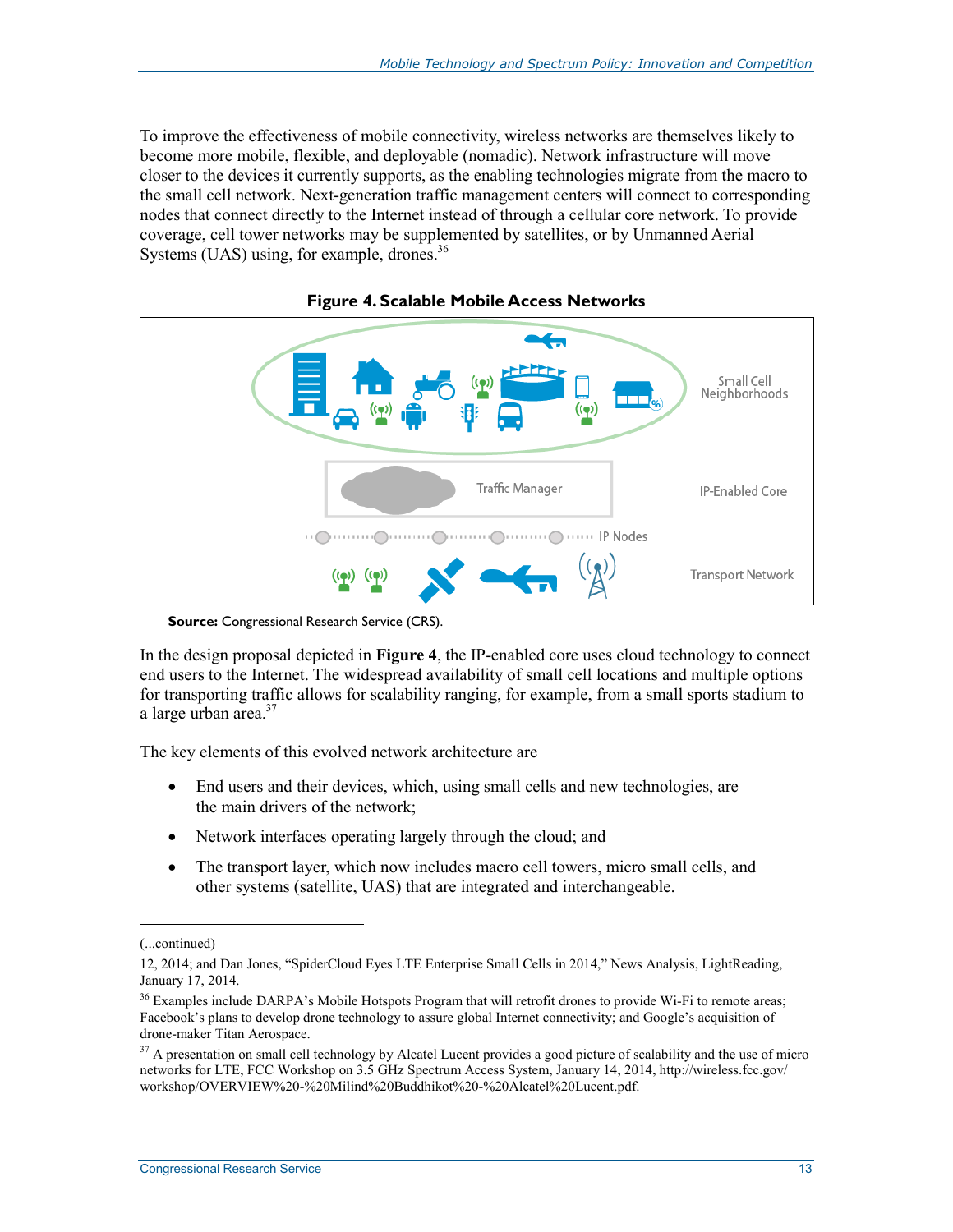In the future depicted in **Figure 4**, network architecture is no longer dominated by fixed towers and cellular technology. Access is consumer-driven not network-controlled. Wireless traffic from a plethora of devices is directed through a new generation of traffic management centers to any IP-enabled transport link. The traffic management connections access most physical infrastructure through the Cloud.<sup>38</sup> Coverage is assured through any IP-enabled transport system, whether fixed cell towers, fixed or deployable small cells, satellites, unmanned aerial systems, or other.

In this environment, economies of scale can be achieved through cloud technology, not by network consolidation and spectrum license aggregation. Ownership of exclusive-use licenses may not, therefore, be essential to assure ubiquitous coverage; may no longer be relevant for achieving important economies of scale; and may be counter to policy goals that seek to increase the capacity of spectrum for productive use. Certainty for investors may be provided through policies that balance multiple, competing interests, not through ownership of exclusive-use licenses.

By providing new opportunities for competition, changes in technology also might provide new opportunities for investment. For example, achieving economies of scale has been a driving force in the wireless industry for over a decade, rationalizing consolidation of spectrum license holdings. Micro networks, which operate in small geographic areas, may not require scale economies to be competitive. If scale is no longer critical to success, opportunities for small investors and nascent entrepreneurs may arise, spurring new types of investment models.<sup>39</sup> In such an environment, scale may no longer be the consequence of technological and market forces but might be viewed as an artificial business model favoring monopolistic behavior.

It is possible to envision a wireless business environment where the value for investors derives primarily from ownership of micro networks and intellectual property rights for wireless devices and applications. This shift would likely significantly change investment priorities, redirecting research and development to products that operate on micro networks and to the continuous improvement in products and services.

## **The Arrival of Fifth Generation Networks**

Most announcements about future 5G network designs include some reference to small cell concepts, albeit at a more advanced level of technology than what is in use today. Recent descriptions of 5G emphasize important improvements in network speed and capacity and the introduction of new communications technologies. Industry comments diverge on whether 5G will remain within the suite of cellular technologies—a further advance of LTE—or represent a new direction in network architecture. Some describe 5G as not one standard but a combination of several standards and technology families or of new types of air interfaces.<sup>40</sup> IEEE 802.11.ac standards for 5GHz are seen by many as an important stepping stone in the development of 5G networks that will use both licensed and unlicensed spectrum.

<sup>1</sup> <sup>38</sup> Oceus Networks uses a similar concept to provide communications on the move for the Department of Defense. See http://oceusnetworks.com/.

 $39$  The Small Cell Forum has published a report on the business case for small cell deployments: http://www.scf.io/en/ documents/098\_-\_Urban\_small\_cells\_in\_the\_real\_world\_case\_studies.php.

 $40$  Public discussions of 5G tend to be general in part because of the rapidly evolving state of the technology and its proprietary nature.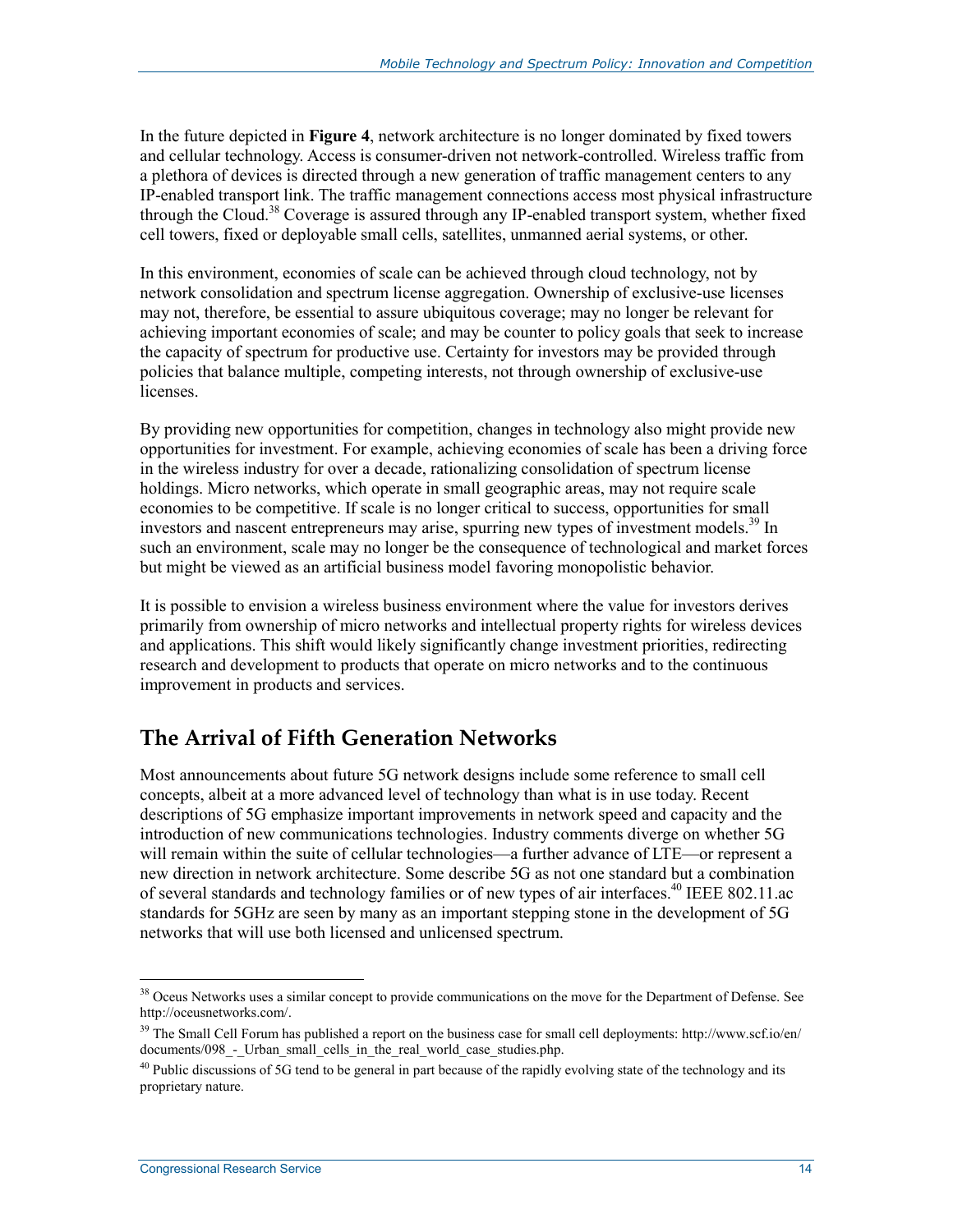Commercial deployments of Fifth-Generation technologies by 2020 have been announced by wireless network officials in South Korea<sup>41</sup> and Japan.<sup>42</sup> In July 2014, Ericsson, a global leader in communications technology, demonstrated the speed of its 5G network design to customers NTT DOCOMO (Japan) and SK Telecom (South Korea).<sup>43</sup>

The year 2020 is the target introduction date for many companies and industry groups that have been established to advance the introduction of 5G. These include IMT-2020;<sup>44</sup> 5G Forum,<sup>45</sup> METIS; $46$  the 5G Information Centre; $47$  and 5G-PPP. $48$ 

## **Changing Spectrum Policy to Accommodate New Technology**

A key component of spectrum policy is the allocation of bands for specific uses and the assignment of frequencies within those bands. The allocation and assignment of radio frequencies, particularly as it relates to the five disruptive technologies noted in this report, might today be described as operating in two distinct domains: exclusive-use commercial spectrum licenses and unlicensed spectrum. These two domains are presently dominated by two suites of standards:

- The cellular network track laid out by 3GPP where innovation occurs within the LTE envelope and relies primarily on spectrum licenses assigned for exclusive use; and
- The unlicensed track using IEEE WiFi standards for channels allocated for that purpose, providing access and capacity to all comers.

The first track—a seamless network built using LTE technology—is supported by current spectrum policy, which favors auctioning spectrum licenses for exclusive use. Licenses are a bankable asset that provides some protection to investments in infrastructure, as there is reasonable certainty that investors will hold the asset long enough to realize a return.

The minimum effective bandwidth for assuring quality of service over a wide geographic area with LTE is 20 MHz, many experts say. Carrier aggregation, a feature of LTE Advanced, typically

<sup>41 &</sup>quot;SK Telecom Starts Joint Research with Ericsson for 5G," SK News press release, July 7, 2014, http://www.sk.com/ Channel/News/view/1219.

<sup>42 &</sup>quot;DoCoMo to Conduct 5G Experiment Trials with World-Leading Mobile Technology Vendors," NTT DOCOMO press release, May 8, 2014. The Japanese carrier reportedly is planning to introduce 5G service by 2020, offering 1,000 times the capacity of LTE, https://www.nttdocomo.co.jp/english/info/media\_center/pr/2014/0508\_00.html.

<sup>43 &</sup>quot;Ericsson 5G Delivers 5Gbps Speeds," Ericsson News Center, July 1, 2014, http://www.ericsson.com/news/ 1810070.

<sup>&</sup>lt;sup>44</sup> In China 5G research and development is being sponsored by three ministries that jointly established IMT-2020 (5G) Promotion Group, http://www.itu.int/dms\_pub/itu-r/oth/0a/06/R0A0600005D0001PDFE.pdf.

<sup>45</sup> Based at the University of Surrey in the United Kingdom, http://www.surrey.ac.uk/5gic/about/.

<sup>&</sup>lt;sup>46</sup> Mobile and wireless communications Enablers for the Twenty-twenty Information Society, a European Union project, https://www.metis2020.com/.

<sup>47</sup> Based at the University of Surrey, in the United Kingdom, http://www.surrey.ac.uk/5gic/about/.

 $48$  The 5G Infrastructure Public-Private Partnership was initiated by the European Union to partner with private sector companies, http://5g-ppp.eu/.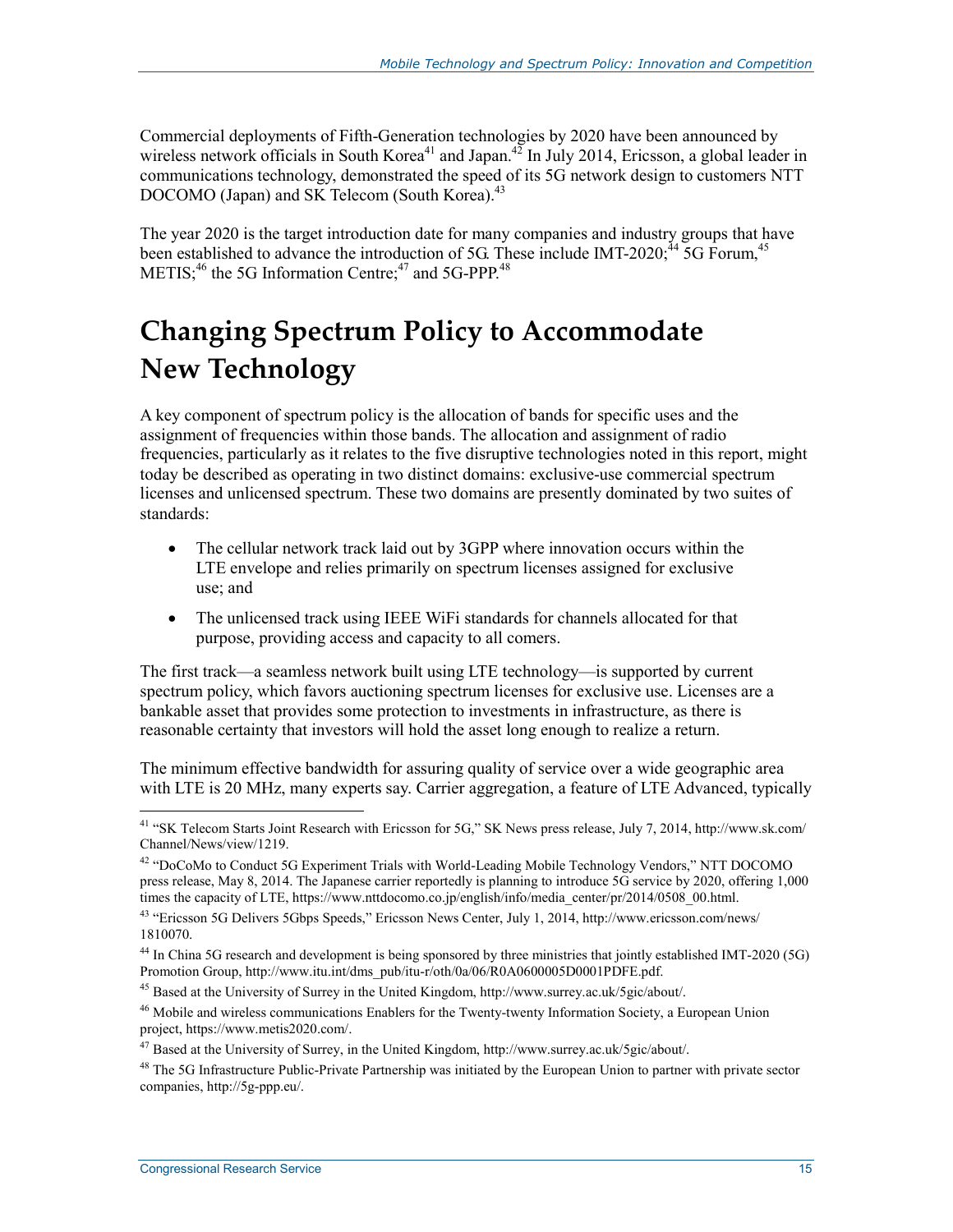allows for operations on up to five 20-MHz bands, or 100 MHz, by as many as five carriers. Contiguous spectrum of 100 MHz in bands designated for LTE is therefore considered valuable to LTE carriers. $^{49}$  To get the full benefit of LTE Advanced coverage, macro network operators also seek licenses with large geographic areas, thereby committing to ever-greater capital investments.

The second track builds on unlicensed spectrum for WiFi and related standards that are expanding to meet the needs of different industries as their technologies evolve. Access to unlicensed spectrum is an important resource for many industries—manufacturing, utilities, agriculture, and others—not generally considered part of the telecommunications industry. Unlicensed spectrum benefits from attributes of small cells, such as their ability to operate on multiple frequencies (spectrum agnostic) or to support shared use.

Under the current regulatory regime, the FCC often chooses to differentiate between macro and micro networks only in terms of licensed and unlicensed spectrum, therefore, arguably, not fully realizing or supporting the growth potential of micro networks on licensed spectrum. It appears, however, that market demand for low-cost, easy access to spectrum will grow as spectrumdependent industries outside the telecommunications sector continue to expand. Some economists project that some of these industries are on the threshold of exponential growth.<sup>50</sup>

Although unlicensed technologies may be more suitable for their spectrum needs, these new industries often must choose between less suitable and often-costly LTE network solutions or spectrum access under unlicensed regulations that do not provide certainty and may discourage investment.

To meet the needs of these emerging markets and accommodate new entrants, the FCC might modify its spectrum policies, in particular its rulemaking procedures for spectrum license auctions, a key policy tool.

## **Spectrum Auctions**

Auctions, a fairly recent innovation in frequency assignment, are regarded as a market-based mechanism for allocating spectrum. Other market-driven policies include licensing fees based on fair-market valuations of spectrum and flexibility in spectrum usage within assigned bandwidths. Today, spectrum licenses for commercial applications are typically auctioned to the highest bidder.

One ongoing spectrum policy debate centers on how to create a framework for greater competition through widespread ownership of spectrum licenses. One policy tool is the rulemaking process for participation in spectrum auctions.

Provisions in existing law require the FCC to provide opportunities for small businesses to compete in auctions, which is accomplished largely by policies for Designated Entities (DE).<sup>51</sup> To

<sup>1</sup> <sup>49</sup> For a more detailed explanation of carrier aggregation, see 3GPP, "Carrier Aggregation Explained" at http://www.3gpp.org/technologies/keywords-acronyms/101-carrier-aggregation-explained.

 $50$  A discussion of exponential growth as disruptive technologies mature is presented in Erik Byrnjolfsson and Andrew McAfee, *The Second Machine Age: Work, Progress and Prosperity in a Time of Brilliant Technologies*, W.W. Norton and Company Ltd., January 20, 2014.

 $<sup>51</sup>$  Qualifying designated entities bidding for licenses in a spectrum auction receive a credit against the purchase price of</sup> (continued...)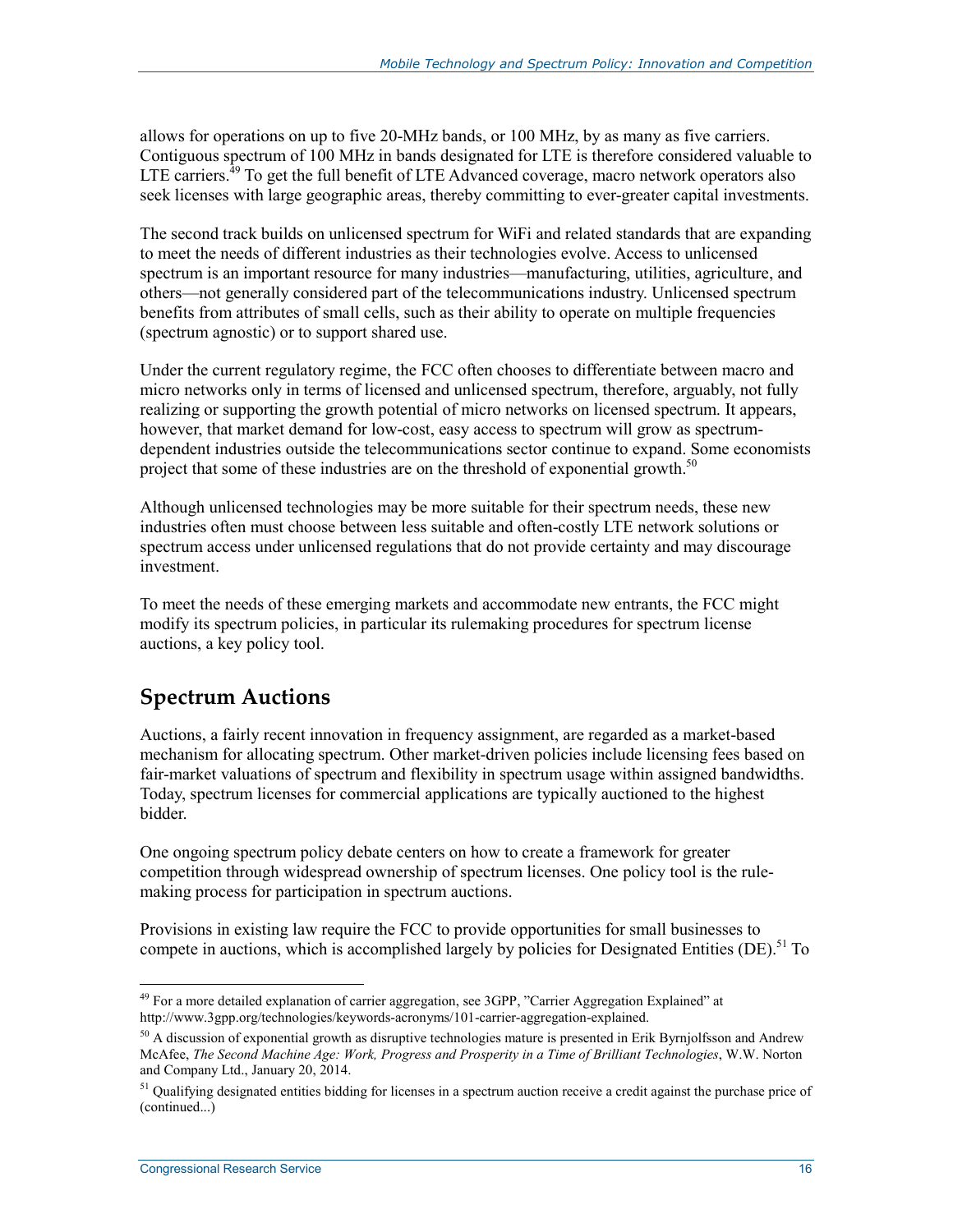accommodate economies of scale for macro networks, the FCC has, generally, been increasing the size of geographic coverage of licenses. To assure the licensed spectrum is put to full use, the FCC applies build-out deadlines for network infrastructure, and other requirements.

The FCC's decisions about geographical coverage for licenses are believed by some to influence the number of potential bidders. In designing band plans for spectrum to be auctioned, the FCC chooses the geographic coverage of licenses. Although there are a number of geographic configurations for licenses, the two most frequently used are designated as Economic Areas (EAs) and Cellular Market Areas  $(CMAs)$ .<sup>52</sup> CMA coverage is based largely on Metropolitan Statistical Areas or Rural Service Areas. The Economic Area license size tends to favor business planning for larger communications networks seeking maximum geographic coverage. Because of economies of scale, their Return on Investment for spectrum license purchases is presumed to be better than the return for a local wireless service provider that may not be able to take full advantage of a geographic coverage that extends beyond its market area. Not surprisingly, larger carriers can, and often do, outbid smaller companies in acquiring licenses.<sup>53</sup> To counterbalance what some consider to be an unfair advantage in bidding competitions, the FCC in the past has employed spectrum caps, limiting the amount of spectrum any one carrier may acquire at auction.

Examples of the role of auctions in allocating and assigning spectrum access and rights can be found in two current FCC rulemaking proceedings. One is for the Broadcast Incentive Auction, which includes decisions on allocation of spectrum between licensed and unlicensed use, and assignment through auctions. Auction rules for the Broadcast Incentive Auction<sup>54</sup> favor license sizes and build-out rules for macro networks. The license coverage will be for Partial Economic Areas (PEAs) that create smaller license coverage areas within EAs, but final rules may allow bidders to aggregate licenses. The other FCC action concerns reallocation of federal spectrum holdings in the 3.5 GHz band. The FCC proposes to designate 3.5 GHz as an "Innovation Band." In part to encourage micro networks and their successor technologies, the FCC proposes reducing the geographic coverage of a license to a single census tract. It is considering criteria for designated entities that might focus less on company size or ownership and more on programs for innovation or research and development.

## **Reallocation and Assignment: Broadcast Incentive Auction**

The Spectrum Act has permitted the FCC to conduct incentive auctions, that is, to establish a mechanism whereby spectrum capacity may be relinquished for auction by some license-holders, who would then share in the proceeds.<sup>55</sup> Many commercial wireless licenses can be resold

<sup>(...</sup>continued)

a successful bid. Current FCC rules provide for three categories of DE, based on gross revenue: small business, very small business and entrepreneur. Small business and entrepreneur bidders receive a credit of 15%; very small businesses, 25%. (47 CFR 27.1218)

<sup>&</sup>lt;sup>52</sup> The FCC has been assigning area-based licenses since 1982. A description of the geographic coverage for each type of license is published by the FCC's Office of Engineering and Technology, "FCC Areas," at http://transition.fcc.gov/ oet/info/maps/areas/.

 $53$  In an auction of EA licenses for frequencies in what is known as the H Block (Auction 96, completed February 27, 2014), Dish Network outbid the competition to acquire all 176 licenses on offer.

<sup>54 &</sup>quot;FCC Adopts Rules for First Ever Incentive Auction," FCC, *Report and Order*, Docket No. 12-268, released June 2, 2014 http://www.fcc.gov/document/fcc-adopts-rules-first-ever-incentive-auction-0.

<sup>55</sup> P.L. 112-96, §6402,126 STAT. 224.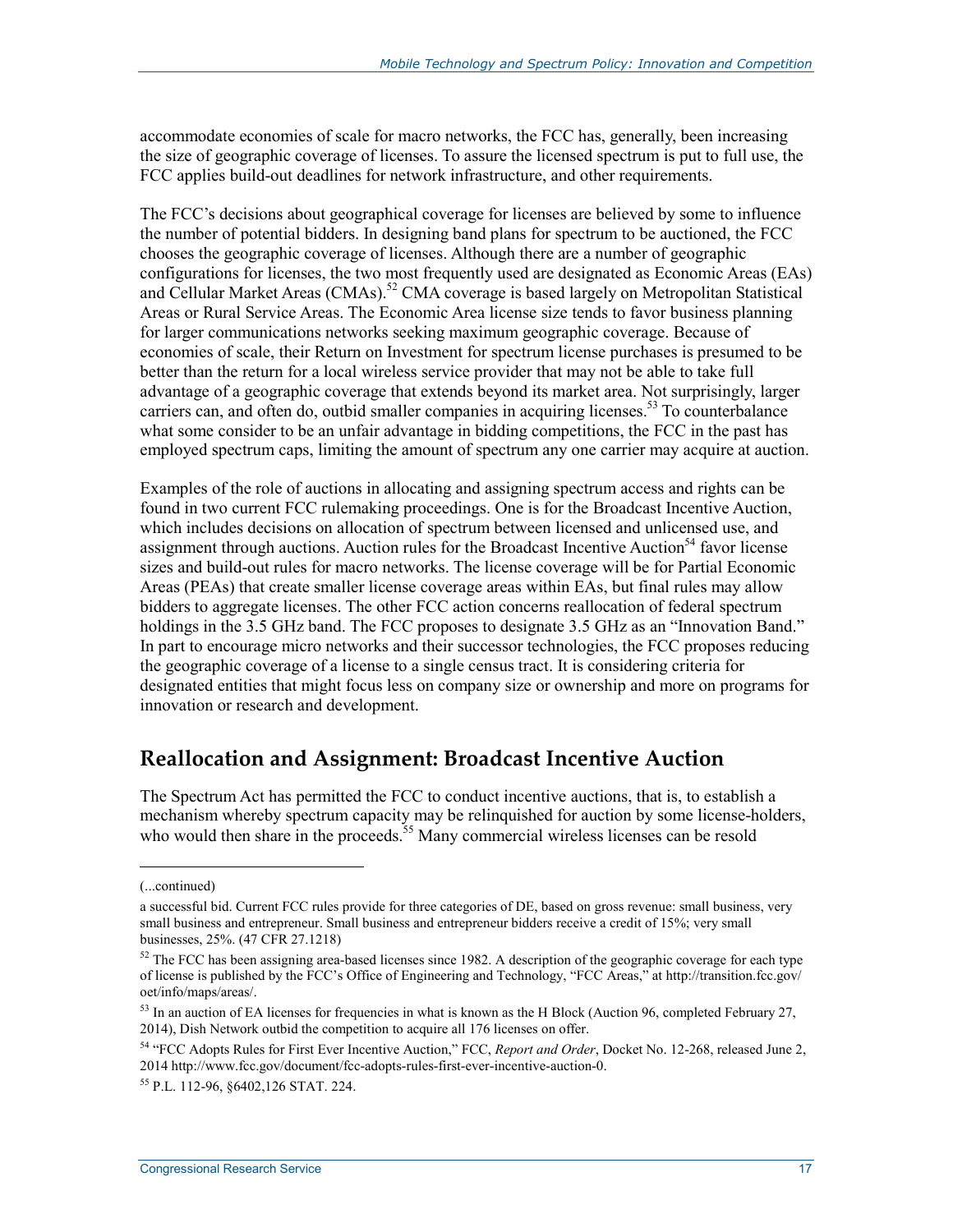directly by their license-holders for comparable uses; the purpose of incentive auctions is to reward license-holders, such as television broadcasters, who repurpose their spectrum for a different use. Although incentive auctions might be used for other types of license-holders, the act specifically addresses spectrum assignments for over-the-air television broadcasters.

The act established procedures and guidelines for the FCC to follow in reallocating television broadcasting spectrum licenses for commercial auction. Through a reverse auction process, the broadcasters would establish the amount of compensation they are willing to accept for the spectrum they voluntarily release for auction. Additionally, broadcasters that do not voluntarily relinquish spectrum rights, but are required to relocate or incur certain other costs, may be compensated.

Spectrum voluntarily released by TV broadcasters is to be repurposed for commercial broadband communications, with licenses sold through what the law refers to as a "forward auction." At least one successful reverse auction is required to set minimum prices for a forward auction. The outcome of the forward auction for spectrum licenses depends on the results of the reverse auction. For the results of a forward auction to be valid, auction proceeds must at a minimum cover (1) payments to broadcasters that relinquished spectrum for auction, (2) the costs to the FCC of conducting the auctions, and (3) the estimated costs for relocation of other broadcasters, which are not to exceed \$1.750 million, deposited in a TV Broadcaster Relocation Fund for relocation costs. Auction revenue amounts above these three financial obligations are to be deposited in a Public Safety Trust Fund created by the Spectrum Act to receive and disburse proceeds of the spectrum license auctions required by the act.

The Public Safety Trust Fund is scheduled to receive approximately \$1.5 billion from Auction 96, which was completed on February 27, 2014.<sup>56</sup> Additional revenue will come from another auction of spectrum licenses (Auction 97) required by the act, scheduled for November 2014.<sup>57</sup> The proposed reserve price (minimum acceptable bid value) is \$10.6 billion, of which \$5.1 billion is to be applied to the costs of relocation or sharing of frequencies now used by the federal government. Mandated disbursements from the Public Safety Trust Fund include \$7.135 billion for the development of a nationwide public safety broadband network, which has priority as a recipient, and \$20.4 billion for deficit reduction.<sup>58</sup>

#### **Participation and License Coverage**

Increasing the availability of commercial broadband is the stated goal of both the Broadcast Incentive Auction and the FCC. Although the act does not specify that spectrum licenses be sold to allow for the build-out of LTE networks, LTE is the primary standard for broadband on cellular networks. Furthermore, the broadcasting frequencies that are targeted by the FCC for auction are in the 600 MHz band, a band designated for LTE and adjacent to the 700 MHz band, where LTE network build-outs have begun.

<sup>1</sup> <sup>56</sup> "Winning Bidder Announced for Auction 96," FCC Public Notice, DA 14-279, February 28, 2014, http://transition.fcc.gov/Daily\_Releases/Daily\_Business/2014/db0228/DA-14-279A1.pdf.

 $57$  FCC, Auction of Advanced Wireless Services Licenses Scheduled for November 13, 2014; Comment Sought on Competitive Bidding Procedures for Auction 98, Docket No. 14-78, May 19, 2014, http://transition.fcc.gov/ Daily\_Releases/Daily\_Business/2014/db0520/DA-14-669A1.pdf.

<sup>58</sup> Disbursements from the Public Safety Trust Funds are detailed in CRS Report R42543, *The First Responder Network (FirstNet) and Next-Generation Communications for Public Safety: Issues for Congress*, by Linda K. Moore.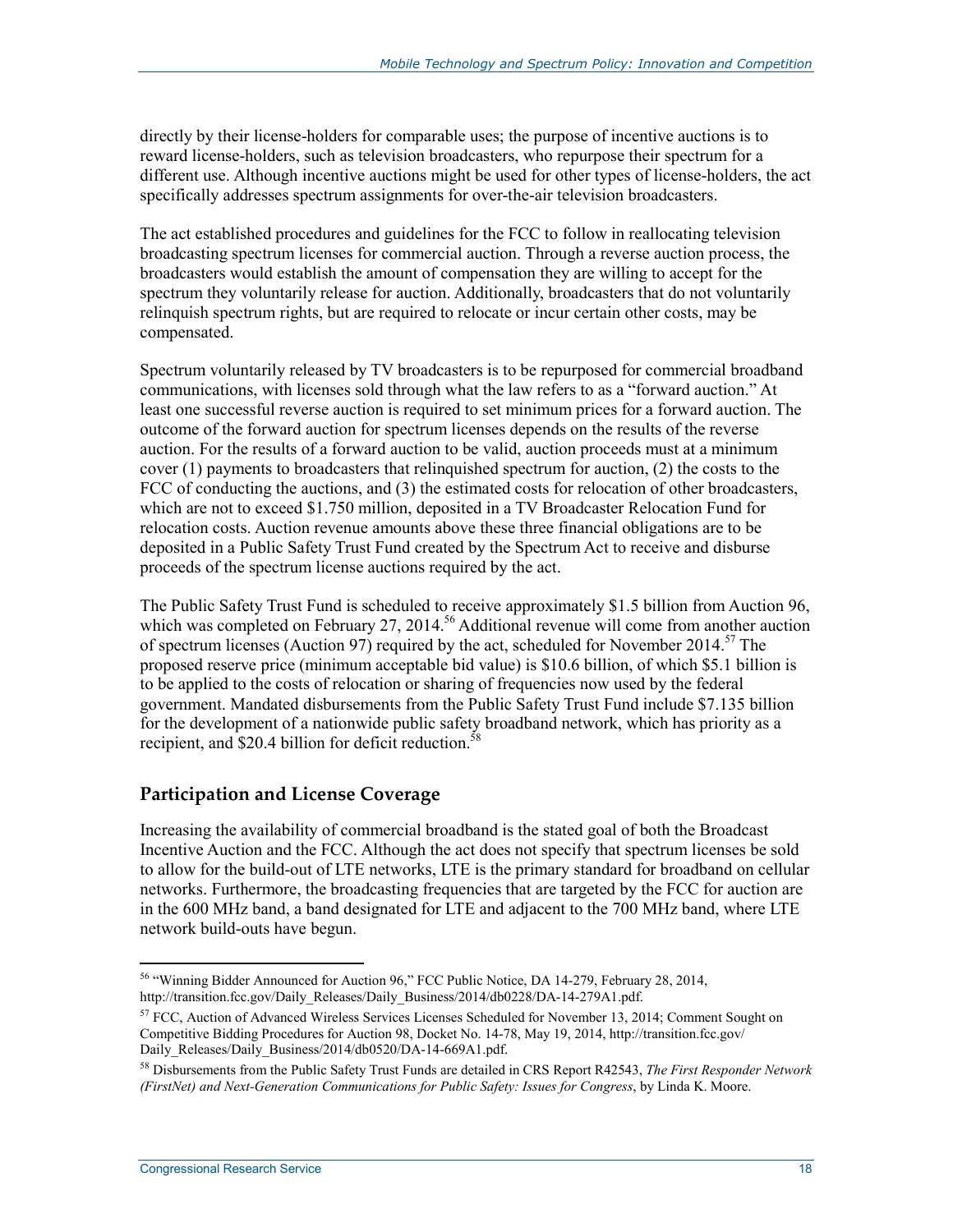The FCC has designed rules for the Broadcast Incentive Auction<sup>59</sup> intended to improve competition among current and potential LTE network providers. The licenses will be for 5MHz of paired spectrum, to maximize the amount of licenses available without creating problems of interference with television broadcasts by cellular network transmissions. License coverage will be for Partial Economic Areas, <sup>60</sup> although the auction rules might allow for aggregation, creating even larger licensed coverage. The FCC will require interoperability for devices across all networks built in the 600 MHz band; this will likely benefit smaller carriers as well as improve the efficiency of spectrum access. Qualifications for Designated Entities will be reconsidered in a separate proceeding that may subsequently be applied to the Broadcast Incentive Auction.

A separate Report and Order will establish new guidelines on the amount of spectrum that any one carrier may hold.61 This evaluation, which imposes limits on ownership to avoid market concentration, often referred to as a spectrum screen, is presently made on a case-by-case basis for merger activity. The FCC plans to apply its new criteria to the incentive auction by placing restrictions on bidding activity intended to handicap the ability of Verizon and AT&T to acquire licenses in certain areas. The majority of the 700 MHz band commercial licenses were purchased at auction in 2008 (Auction 73) by Verizon and AT&T,<sup>62</sup> which together also hold approximately 70% of commercial spectrum licenses below 1000 MHz. 63 The other two national carriers, Sprint (majority-controlled by SoftBank, Corp., a Japanese telecommunications provider, and T-Mobile, Inc. (majority-owned by Deutsche Telekom, AG) own 15% of commercial licenses below 1000 MHz and did not participate in Auction 73. Although Sprint and T-Mobile are generally viewed as the primary beneficiaries of the bidding rules, the rules are also intended to provide opportunities for smaller carriers to bid successfully. Based on the amount of spectrum released by the broadcasters, a block of spectrum will be set aside in each market with bidding priority for Sprint, T-Mobile, and any entrant deemed not to have national network coverage. If, for example, 60 MHz of spectrum is made available by broadcasters, 20 MHz will be reserved; as described by the staff report, all registered bidders would be eligible to compete for licenses not acquired in priority bidding as well as in the remaining 40 MHz. It is uncertain if, or how, the FCC might modify the spectrum screen rules if there is a successful merger of T-Mobile and Sprint, which might occur before the auction takes place.

The announced rules are consistent with past FCC auction practices over time. Testimony by FCC Chairman Tom Wheeler affirmed the FCC's assumption that economies of scale skew competition for spectrum licenses.<sup>64</sup> Given the predicted decline for investment in macro

<u>.</u>

<sup>59</sup> FCC Docket GN 12-268; the FCC provides information on the auction preparations at http://wireless.fcc.gov/ incentiveauctions/learn-program/.

<sup>60 &</sup>quot;Wireless Telecommunications Bureau Seeks Comment on a Proposal to License The 600 MHz Band Using "Partial Economic Areas,", DA 13-2351, December 11, 2013; and "WTB Provides Details about Partial Economic Areas," Docket No. 12-268, released June 2, 2014 http://www.fcc.gov/document/wtb-provides-details-about-partial-economicareas.

<sup>61 &</sup>quot;FCC Adopts Revised FCC Mobile Spectrum Holdings Policies," FCC News, May 15, 2014, http://www.fcc.gov/ document/fcc-adopts-revised-mobile-spectrum-holdings-policies and *Report and Order,* Docket No. 12-269, released June 2, 20014, http://www.fcc.gov/document/mobile-spectrum-holdings-report-and-order.

 $62$  The major auction of licenses for the 700 MHz band was Auction 73. Some information about the top ten successful bidders in Auction 73 is available at Wireless Strategy, FCC Auctions, http://www.wirelessstrategy.com/ 700auction.html.

<sup>63 &</sup>quot;Fact Sheet FCC Mobile Spectrum Holdings," May 2014, FCC staff report, http://www.fcc.gov/document/fact-sheetfcc-mobile-spectrum-holdings-rules.

<sup>&</sup>lt;sup>64</sup> U.S. House of Representatives, Subcommittee on Communications and Technology, Committee on Energy and Commerce, Hearing, "Oversight of the Federal Communications Commission," May 20, 2014; written Testimony of (continued...)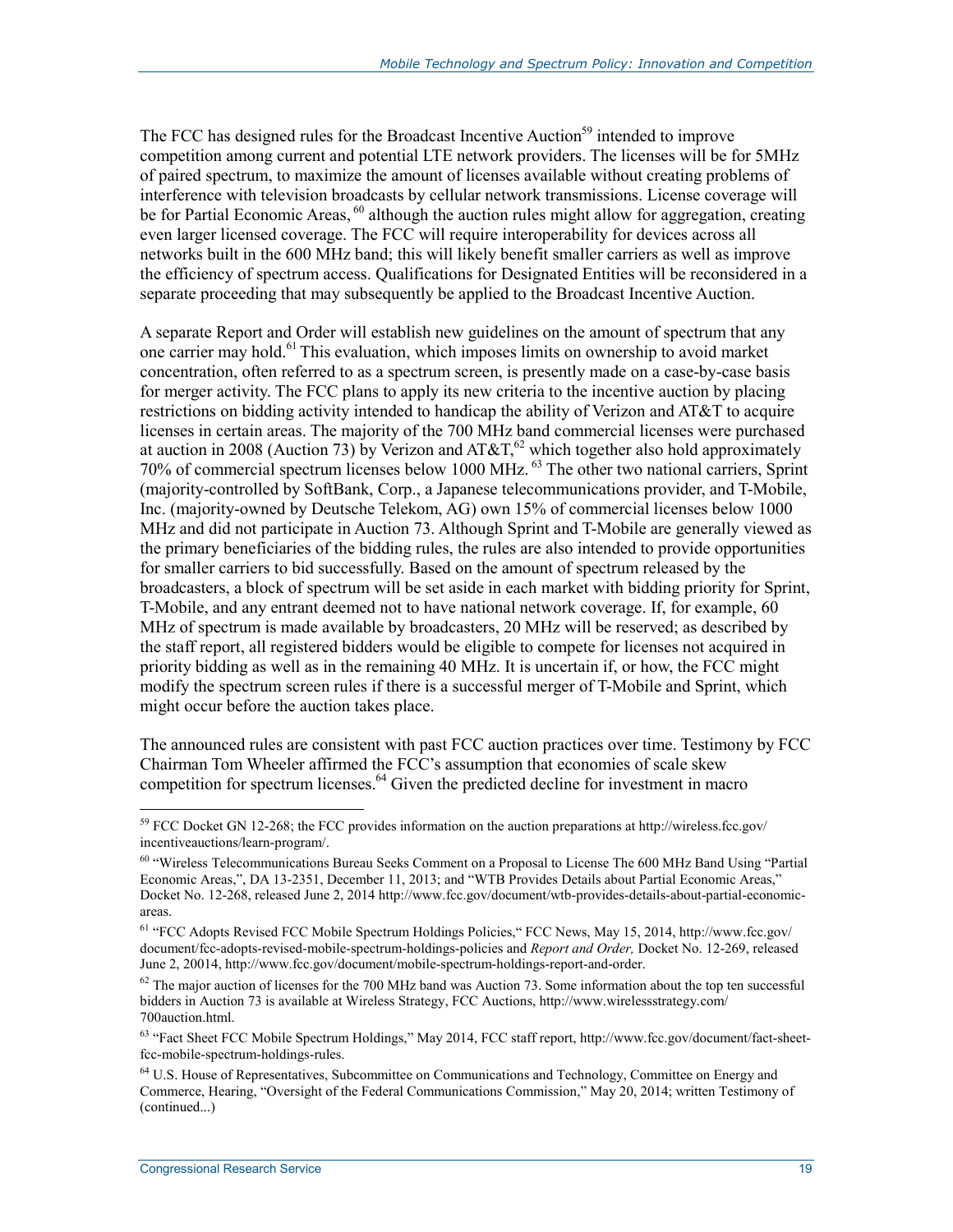networks, the success of the auction would appear to depend on attracting new entrants, including entrepreneurs that are looking to serve new markets for wireless services. It is possible, however, that the technical rules developed for LTE networks in the 700 MHz band, to be applied to the 600 MHz band, may limit entrepreneurial innovation, or at least constrain it within the LTE envelope.

The auction rules appear to be giving priority to the policy goal of increasing competition among macro network transport providers, where economies of scale prevail. The FCC has determined that "low-band" spectrum is uniquely desirable for network coverage because it is "better suited for transmitting wireless communications over long distances and through walls."<sup>65</sup> With the new Mobile Spectrum Holdings Policies, the FCC seems to have drawn a line at 1000 MHz, below which it will encourage the build-out of LTE networks and attempt to maximize the number of exclusive-use spectrum license owners to provide network coverage. Allowances are also made to increase unlicensed use as part of the Broadcast Incentive Auction. These decisions reaffirm the two-track spectrum policy that has been in place for decades.

## **Reallocation and Assignment: 3.5 GHz**

In its *Further Notice of Proposed Rulemaking* (FNPRM) that would repurpose spectrum at 3.5  $GHz<sub>6</sub><sup>66</sup>$  the FCC has pointed the way toward a third track of spectrum policy. The FNPRM proposes a framework for spectrum management that is considered by many to be a precursor to the development of spectrum policies more aligned with evolving wireless technologies. The proposed rules address important issues for the development of small cells and sharing technologies such as license coverage, license assignment, interoperability, competition from new entrants, and rules for the management of shared access. Many of the proposed rules are in outline form, with requests for comments specifically asking for industry guidance.

#### **Participation and Coverage**

The FNPRM proposes establishing three tiers of spectrum access in the 3550-3650 MHz band, taking advantage of advances in small cell and shared-spectrum technologies. Under the proposal, there would be a top tier of Incumbent Access for current users such as the Department of Defense for radar systems, and Fixed Satellite Service. A second tier would use a Spectrum Access System to allot spectrum among pre-qualified users, who will be assigned Priority Access (PA). The third tier would be available nationwide for General Authorized Access (GAA). Although not designated as unlicensed, the GAA layer would serve a comparable purpose. The proposal would allocate at least half of the available spectrum (after allowing for Incumbent Access) for GAA. GAA would be open to all comers, with rules established by the FCC. However, up to 20 MHz of the GAA may be reserved for hospitals, public safety organizations, local governments, or similar—designated as Contained Access Users—for indoor use within their premises. The FCC refers to tiers two and three as Citizens Broadband Radio Service.

<sup>(...</sup>continued)

Tom Wheeler, Chairman, Federal Communications Commission.

 $65$  Ibid, p. 2.

<sup>66</sup> FCC, *Further Notice of Proposed Rulemaking,* GN Docket No. 12-354, released April 23, 2014.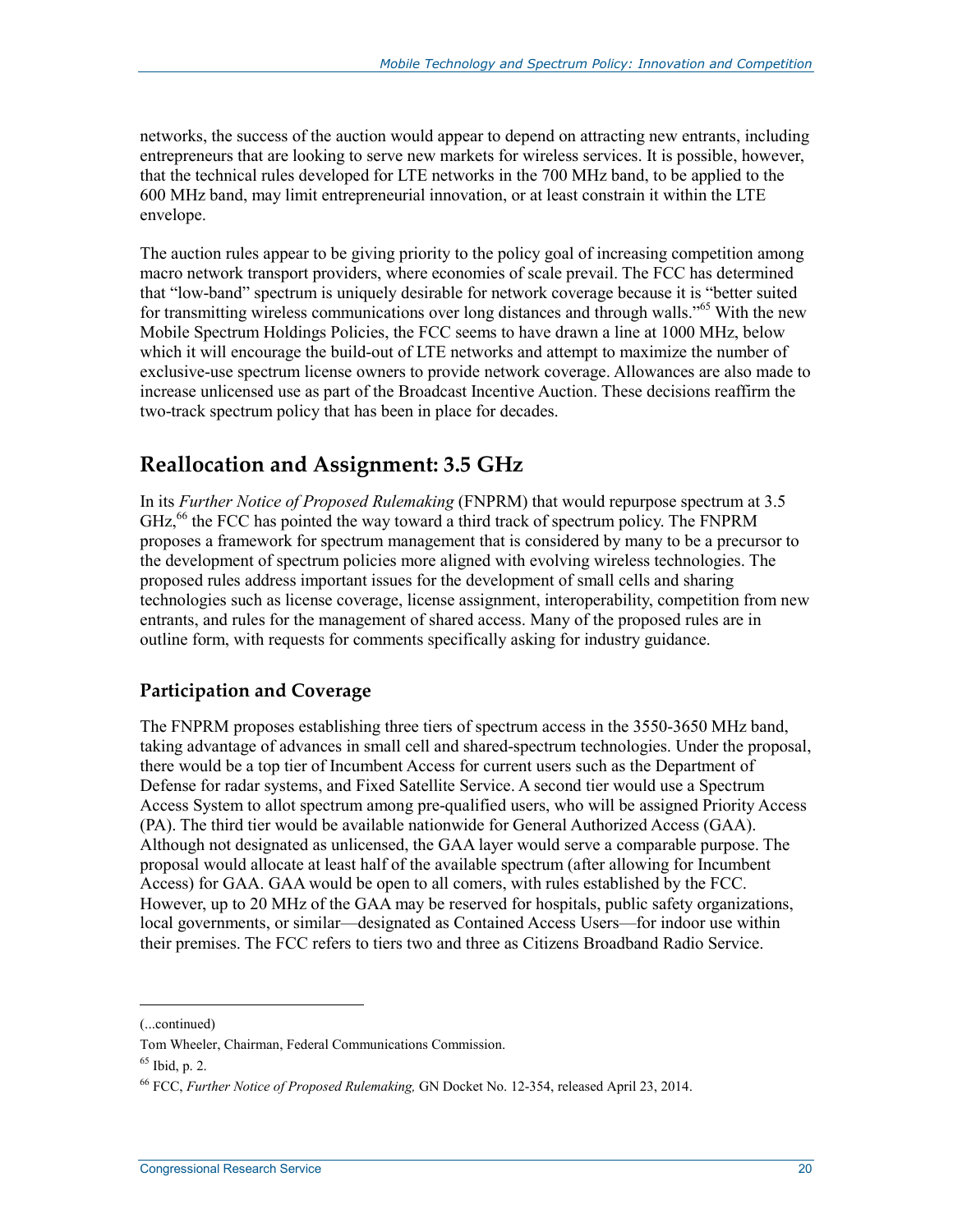The boundaries of the three tiers would shift depending on usage, managed, in general, through Spectrum Access Systems (SASs), that would use dynamic spectrum management technology to manage sharing throughout the band. The FCC assumes that multiple SASs would be in operation on a nationwide basis throughout the band. It proposes that SASs be allowed to collect "reasonable" fees from PA and GAA users.

The proposed rulemaking would create Priority Access Licenses (PALs) with an initial authorization for one year, for a 10 MHz assignment of a single census tract. A PAL license might be assigned directly by the FCC or won through competitive bidding. Longer license periods and license aggregation are being considered. Large players might, either at auctions or over time, be able to assemble licenses covering areas up to 30 MHz. The FCC might also, in auctioning spectrum licenses, provide a mix of license sizes. The expectation is that the availability of small cell area licenses will spur competition and innovation*.* The FCC is seeking comment as to whether to offer bidding credits to further encourage participation by small businesses. Still the barrier to entry posed by legal costs may remain high for small businesses unless the FCC can further simplify both the requirements for participating in auctions and the certification of devices for license-by-rule allocations.

Economies of scale in device manufacturing are to be met by requiring interoperability of all devices for PA and GAA users across the full 100 MHz being reallocated at 3.5 GHz; requirements may be extended to an additional 50 MHz at 3650-3700 MHz that may be added later. The presumed technologies are LTE-Unlicensed and new and current forms of WiFi.

As the FCC notes in the FNPRM, the effectiveness of its proposals for 3.5 GHz are largely dependent on "the development and implementation of a robust SAS." Their approach, therefore, is to propose several high-level requirements with the expectation that industry participants will develop the technical implementation and any needed standards.

The proposed rulemaking fulfills expectations as an innovation band in that it provides the opportunity to see how effectively small cell and shared technologies can increase spectrum capacity. The proposed coverage areas for PA and GAA users are limited, however, and may not be sufficient to spur competition for PALs, as the economic benefits may be elusive. At present, Incumbent Access users have pre-emptive rights to airwaves on both coasts of the United States, significantly diminishing the amount of spectrum available for licensing.

In establishing the band plan, the FCC adhered to exclusion zones originally established in 2010 by the NTIA. These zones were based on assumptions for the deployment of high-site macro networks using WiMax standards<sup>67</sup> as the main criteria for evaluating interference. Many argue that these criteria are meaningless in a small cell environment. Some expect that, once the threetier designations are in place and the Spectrum Access Systems operating, the exclusion zones will gradually disappear. In the short term, however, there is concern that the desired competition and influx of new players for PA licenses may not materialize.

Whatever the perceived shortcomings of the yet-to-be-decided final rules, lessons learned from the Innovation Band can be used to develop a road map from present to future policies and practices.

<u>.</u>

 $67$  WiMax was an early standard for 4G that has largely been displaced by LTE.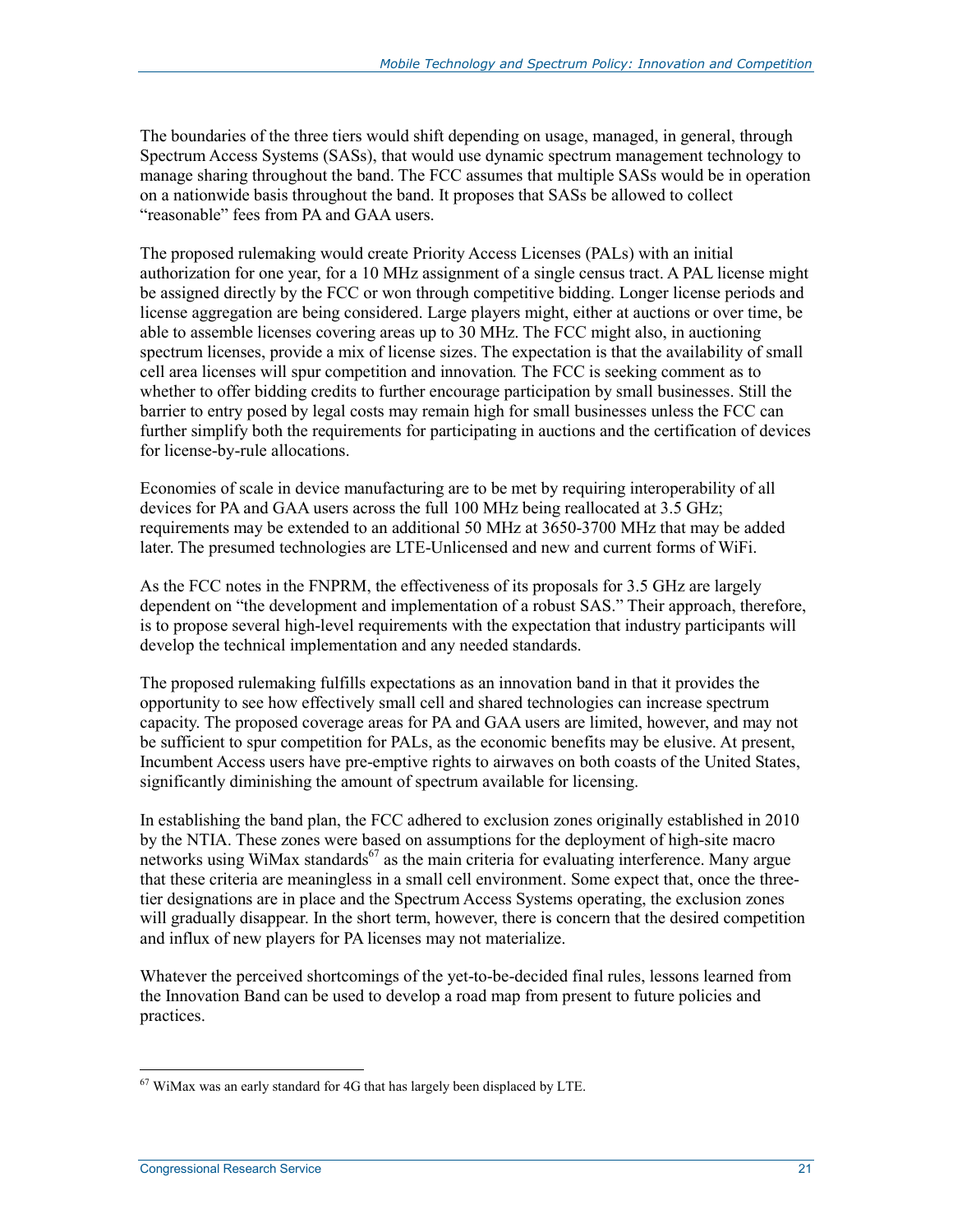## **Evolution of Spectrum Policy**

Spectrum policy, notably as interpreted by the regulations and action of the FCC and the NTIA, can accelerate or delay the arrival of the network of the future. The key factors identified in this report as influencing policy decisions appear to be changing with the technology and may lead to policy changes.<sup>68</sup>

## **Access to Radio Frequency Spectrum**

The demand for access to spectrum is projected to continue to increase dramatically. The need for spectrum licenses for exclusive use to meet this demand is, however, being challenged by new technology that enables sharing. One policy proposal for sharing would permit the auction of licenses for the right to share federal spectrum. In the United States, this approach is usually referred to as Licensed Shared Access (LSA). Using dynamic spectrum access to monitor and control spectrum availability, access to cellular networks would be available either to the federal incumbent or the licensed network operator. Transitional technologies, such as those being developed for 3.5 GHz, are making possible other forms of sharing and the creation of new categories of licenses.

The question of spectrum to support 5G technologies has barely been addressed in public forums. Spectrum at 15GHz will likely be used for the 5G network scheduled fort deployment in Japan in 2020. 5G introductions based on LTE standards in the United States might use existing spectrum holdings where investments have been made in LTE HetNet infrastructure.

## **Economies of Scale**

The shift to micro networks would appear to reverse the need for large investments in infrastructure and spectrum licenses as a requisite for market participation. New forms of economies of scale might be achieved not by a few investing a great deal but by many investing comparatively small sums. If investment requirements as a barrier to entry are reduced, opportunities for new participants and competitors are likely to increase. Other barriers include lack of certainty about the availability and unit cost of spectrum access and the costs of regulatory compliance.

The importance of economies of scale in the manufacture of devices, already important, is likely to increase as devices become the drivers of the network. Interoperability across multiple bandwidths promotes scale for device manufacturers.

<sup>&</sup>lt;sup>68</sup> A report from the Organization for Economic Co-operation and Development covers many of the issues discussed in this section. It provides information on shared spectrum regulation, standards, and harmonization from a global perspective; OECD (2014), "New Approaches to Spectrum Management," *OECD Digital Economy Papers*, No. 235, OECD Publishing, http://www.oecd-ilibrary.org/science-and-technology/new-approaches-to-spectrummanagement\_5jz44fnq066c-en.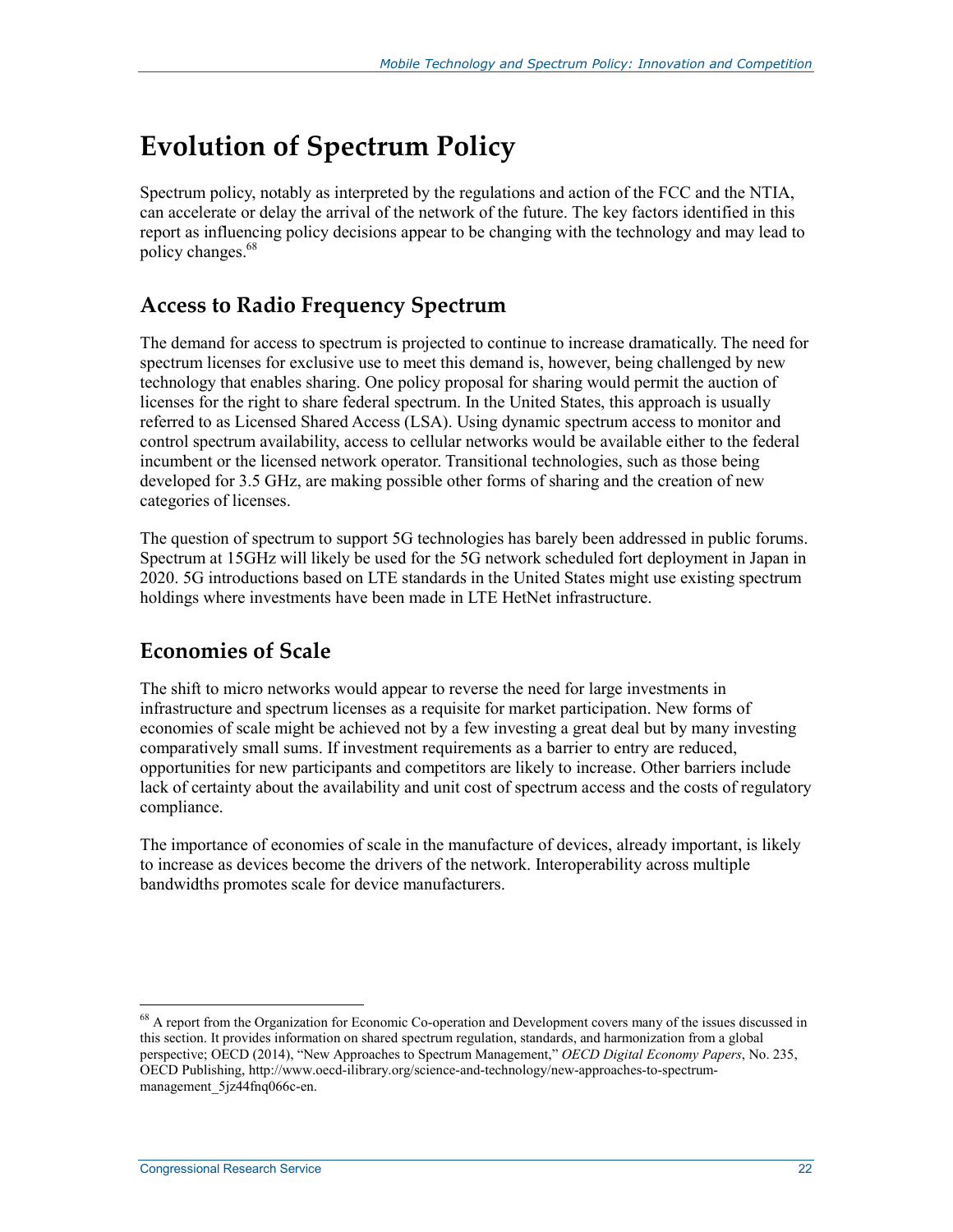## **Standardization**

Substantial resources have been invested in developing a mobile Internet that can link cellular architecture to IP-enabled networks using LTE/LTE Advanced technology and standards. New standards are also emerging for WiFi, Wide Area Network, Cloud technologies, and 5G.

The trend may be shifting away from cellular network technology, although the transition is likely be gradual, given the large investment in LTE network infrastructure. Based on cellular technologies, LTE provides continuity with carriers' legacy systems. Because LTE is IP-enabled, it supports high speed broadband and can connect with most systems that operate with IP protocols.

The evolution of LTE standards is considered by many, notably policy makers within the European Union, as providing the path to future innovation. In this view, innovation occurs within the planned, predictable evolution of LTE; policies for planned growth are predicated on LTE standards for the Internet of Things, autonomous vehicles, robotic sensors, and other emerging or yet-to-be invented technologies that require access to spectrum. Standardization in a planned environment may discourage the introduction of disruptive technologies and may encourage industry cartels.

Domestic and international forums that set standards for mobile broadband may need to give greater consideration to the interdependence of standards. This would include not only the LTE and IEEE standards used in HetNets but other standards that may be crucial to expanding coverage and capacity. This would include standards for Unmanned Aerial Systems terrestrial links, and for the emerging technologies that provide for a mix of spectrum usage within a single network, such as that being tested for 3.5GHz.

## **Harmonization**

Efforts to harmonize spectrum allocations on an international basis have and will likely continue to require reallocation of spectrum to commercial broadband, providing opportunities to further expand LTE networks. However, the diplomacy of harmonization may shift away from allocating or reallocating spectrum for LTE broadband toward placing more emphasis on harmonizing other standards, including 5G. Coordination of unlicensed spectrum and certification of devices for international use may become more important to international forums in the future.

Investment, spectrum access, and standardization interact with each other and may influence both national and global business decisions. As markets become increasingly global, access to spectrum on a worldwide basis may be one of the entry barriers for some American companies. Therefore, international negotiations regarding spectrum use are likely to play an important part in implementing wireless policies.

## **Internet Infrastructure**

Changes in spectrum policies, especially as regards auctions, may improve access to spectrum for a broad variety of players. However, if wireless access is an important input for a growing number of industries, access to fixed communications infrastructure, notably the Internet, is crucial for mobile communications. Micro networks achieve capacity through a proliferation of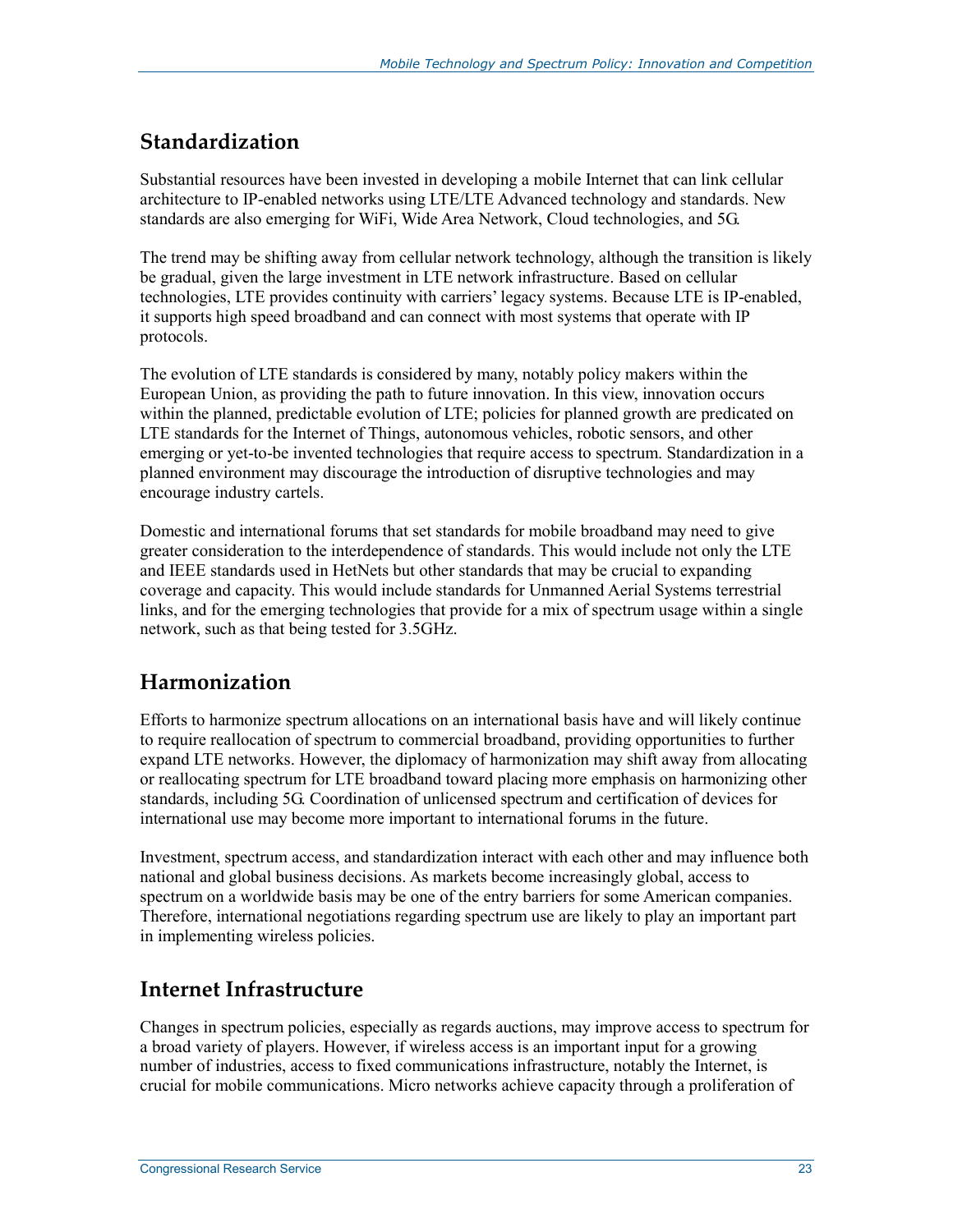small cells, each connecting to the Internet. Less space between antennas means that more connections to Internet infrastructure are required.

## **Developing the Small Cell Network**

Within less than a decade wireless communications has advanced from Third Generation (3G) to Fourth (4G) and is poised to start the transition to the Fifth (5G). Although some industry experts foresee a continued build-out of LTE-enabled towers using small cells to supplement coverage; other experts foresee the evolution of interconnected but separate networks that rely primarily on small cells and emerging new technologies*.* Some view 5G as a continuation of the evolution of LTE macro networks; others envision 5G as a potentially disruptive micro network technology that may break entirely with its cellular origins. These alternative scenarios likely lead to different outcomes depending in part on spectrum assignment policies. Policies that favor 5G/LTE/cellular networks might imply support for the more efficient use of capital investment in existing infrastructure. Policies that favor 5G/IEEE/non-cellular solutions might be deemed to be more oriented toward innovation and new entrants.

A key goal of spectrum policy is to manage a resource to achieve the maximum benefit to society, for example by creating jobs, opportunities for investment and growth, and new forms of communications available to all. Current policies of spectrum license assignment rely heavily on auctions, where competition to acquire licenses is judged to spur competition within the telecommunications industry and maximize revenue to the U.S. Treasury.<sup>69</sup> These rules largely favor telecommunications companies with major investments in macro networks.

Another policy goal is emerging: to assure spectrum access as a reliable, low cost input for dozens of industries that are not part of the telecommunications sector. This need appears to be critical for broad-based economic growth across many sectors of the economy. As described in this report, efforts to accelerate LTE/LTE Advanced have shown the advantages of using micro networks in addition to macro networks. Many technologists, as discussed throughout this report, have reasoned that the miniaturization and compression of network components potentially places more control of communications access in the hands of users (devices) and is less reliant on macro networks using exclusive-use spectrum. In a policy environment that provides certainty about spectrum availability and access, financial markets may increase investment in micro networks and the many technologies that benefit from their presence. These include the disruptive technologies identified in this report: autonomous vehicles, advanced robotics, cloud computing, and machine-to-machine communications. Other sectors and industries that benefit from reliable access to spectrum, but may not benefit from using LTE networks, include medicine, education, agriculture, retailing, utilities, and manufacturing.

A third, emerging, spectrum policy track provides a bridge between the exclusive use/everybody uses dichotomy that currently predominates. Efforts to commence the transition to a new spectrum regime are evident in the proposed FCC rules for the 3.5 GHz band. They are counter-

 $69$  47 USC §308 (j) (8) requires that net proceeds from competitive bidding for spectrum licenses be deposited in the U.S. Treasury. Net proceeds are the auction revenues minus the FCC's expenses. In addition to the Spectrum Act, Congress has twice in the past amended the provision in order to use auction proceeds for other purposes by creating special funds to hold and disburse auction proceeds. The Commercial Spectrum Enhancement Act, Title II of P.L. 108- 494, created the Spectrum Relocation Fund; the Deficit Reduction Act of 2005 created the Public Safety and Digital Television Transition Fund.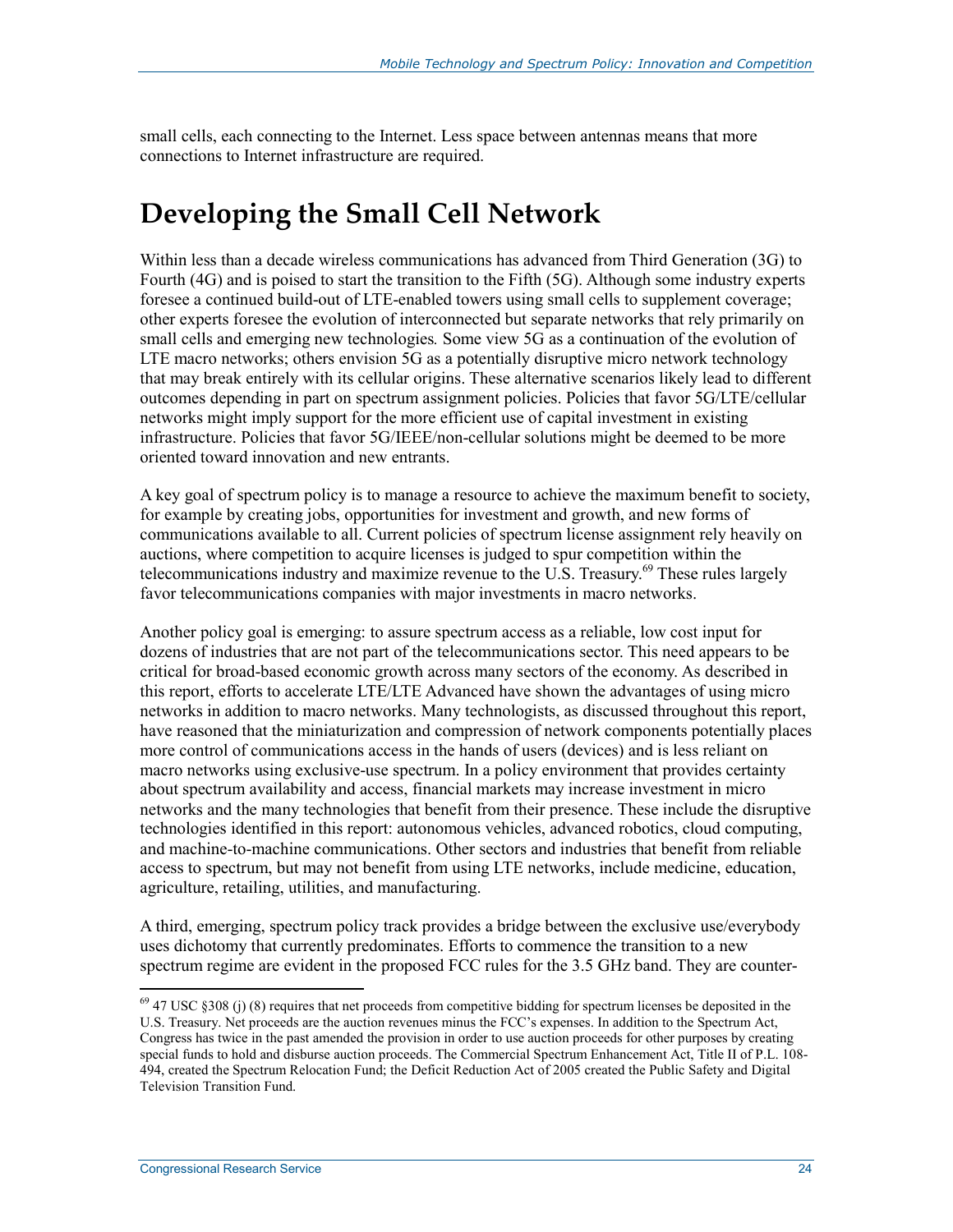balanced by the FCC's rulemaking for the Broadcast Incentive Auction. As described above, this rulemaking is focused on rules to accommodate macro networks. Both proceedings address issues of competition for access to spectrum primarily through regulation rather than by leveraging the opportunities provided by technology. Neither of the proceedings fully accounts for the importance of Internet access nor acknowledges the imminent transition to 5G. In the mobile world, Internet access and spectrum access are equally essential.

Whereas some of the engineering solutions that will enable the sharing of 3.5 GHz spectrum have yet to be perfected, the technologies for small cell networks are in current use. The potential exists, therefore, to increase competition and innovation with policies that recognize small cell networks as a separate and distinct sector of the telecommunications industry.

If 3.5 GHz deployments meet expectations and show a clear path forward through an evolution of small cell and spectrum sharing technologies, the United States may in the future have a surplus of exclusive-use licenses that are not being fully utilized on a competitive basis.

The potential for small cell and spectrum-sharing technologies to increase competition, and provide new opportunities for new entrants and innovation might merit fuller consideration than what is offered through the creation of an Innovation Band. Some argue that auction rules that provide small cell area licenses and recognize different build-out and usage requirements for small cell networks would meet goals for maximum benefit and auction revenue. They are asking for a new spectrum management regime that will open access to more types of investments across a broader range of industries.<sup>70</sup> Since evolving 5G architectures are predicted to be heavy users of small area networks, new spectrum policies for small cells may also smooth the path to 5G.

Auctioning licenses for small cell networks might advance the third policy track and move to an environment that no longer focuses on the spectrum needs of the traditional telecommunications industry. The area coverage for these licenses should, most concur, allow for flexibility. Since the technology can support a network that provides service to, for example, a sports arena, then a license with the geographic area of a sports arena should be available, they say.

Some of the same challenges for assuring access and encouraging competition that face policy makers for spectrum also apply to the Internet. Policies to encourage consumer-driven networks may address these issues, at least in part, by creating new markets that will likely attract new infrastructure providers.

## **Policy Considerations for Congress**

Policy challenges created by the rapid evolution of wireless technologies that Congress may decide to consider include the following:

- Developing spectrum policy goals beyond meeting immediate needs for mobile broadband.
- Identifying transitional opportunities for spectrum assignment and allocations.

 $^{70}$  For example, see remarks made by a panel of experts in a forum organized by New America Foundation, "Implementing the PCAST Spectrum Sharing Report; A Citizens Broadband Service and Beyond," April 4, 2014.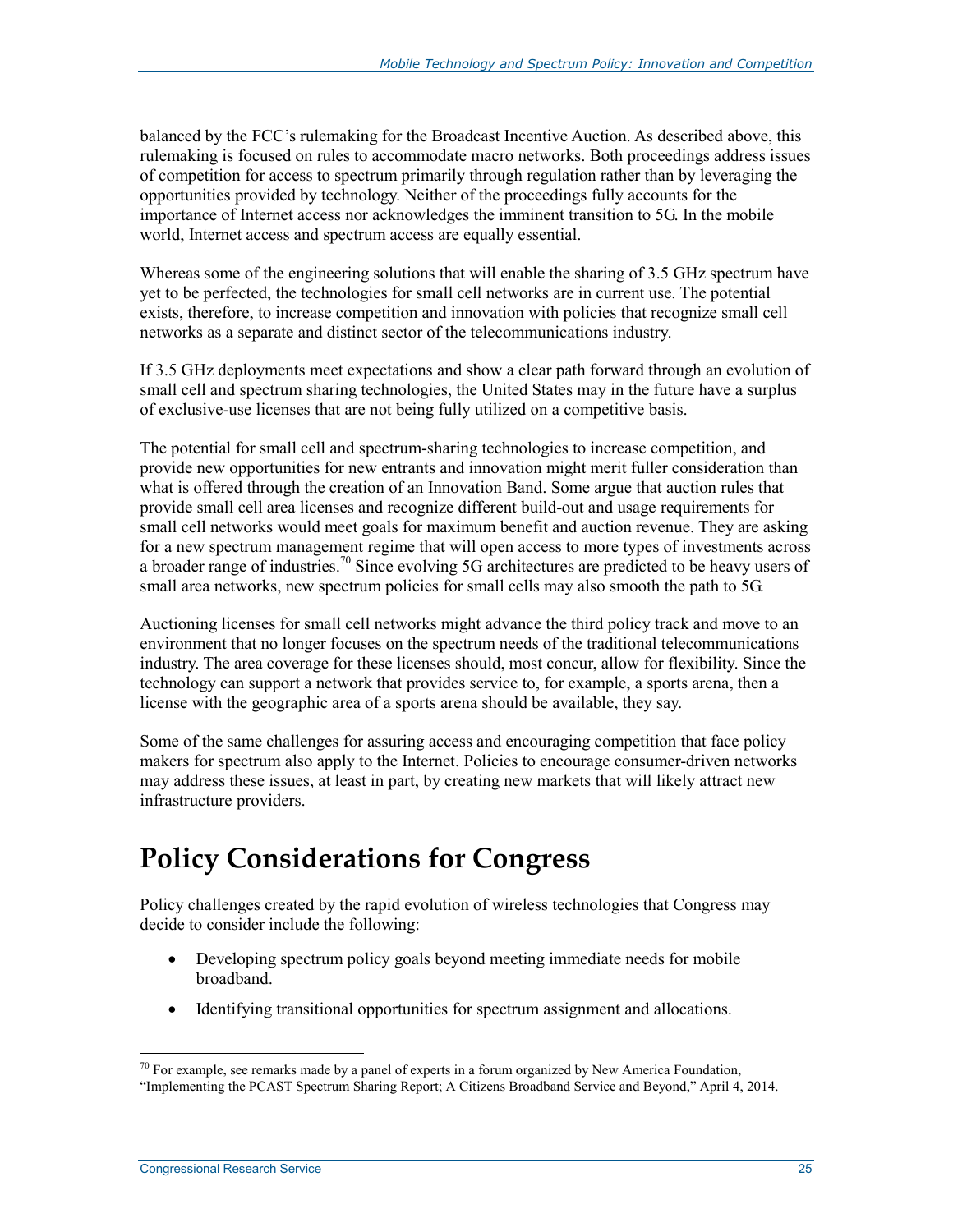- Improving the application process and reducing the cost of obtaining certification for unlicensed devices.
- Removing regulatory barriers to the development of flexible infrastructure.
- Aligning spectrum access policies with policies governing Internet access.
- Permitting technology to evolve while also balancing regulatory needs to achieve desired policy goals.

Congress may also choose to consider whether the two agencies responsible for spectrum policy—the FCC and the NTIA—are capable of fully meeting their responsibilities. Do they have the right resources to do their jobs? Are they sufficiently accountable for the consequences of their decisions? Are they adequately balancing traditional telecommunications technology with emerging and evolving technology?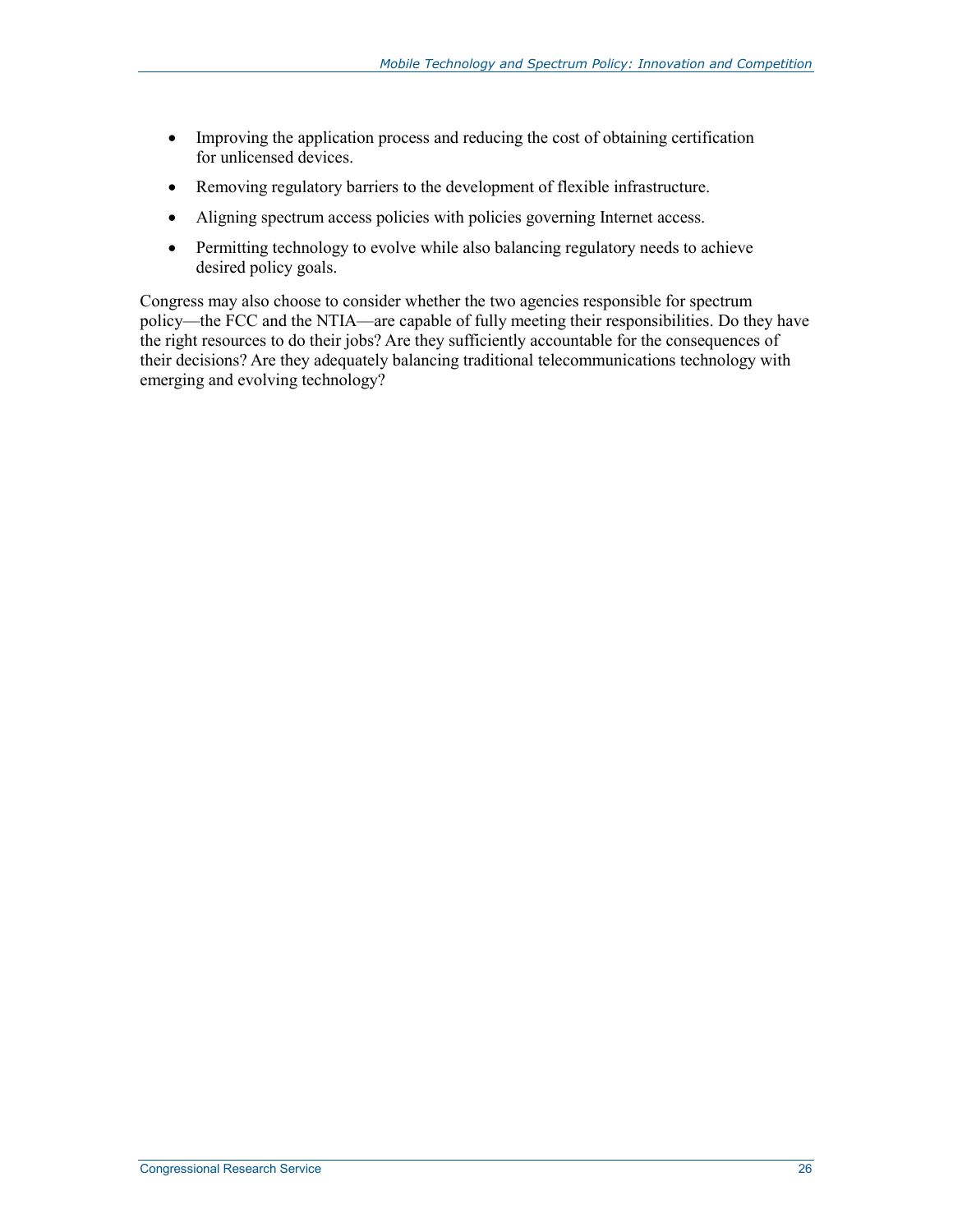## **Appendix. Spectrum-Dependent Technologies**

This report bases its references to disruptive technologies on a May 2013 study by McKinsey & Company.<sup>71</sup> The report identified a dozen "disruptive technologies" and their industries. The definitions and categorization of these technologies as provided by McKinsey serve in this report as a baseline for understanding spectrum-dependent technologies and their role in the U.S. and global economies.

## **Mobile Internet**

Advances in wireless communications technology have fostered a large and growing market for mobile broadband services, also referred to as the mobile Internet.<sup>72</sup> The mobile Internet is defined by the McKinsey report as a combination of mobile computing devices, high-speed wireless connectivity, and applications. Wireless devices support voice, text and video communications providing information and entertainment. An increasing amount of mobile communications is through social media, exchanging information among virtual communities. Mobile Internet devices and networks are enhanced by the use of the Internet Protocol for interoperable connectivity and applications development. The impact of the Internet on retailing, banking and payments, education, health services, and other public and social services is well advanced and projected by the McKinsey report to increase and expand. The development of software applications (apps) for the mobile Internet may be a separate disruptive technology.

Increasingly, as this report discusses, licensed spectrum for the mobile Internet is used for LTE cellular technology on networks owned and operated by wireless carriers. These networks cater primarily to markets for the mobile Internet but are currently expanding their customer bases in the Internet of Things, near-autonomous vehicles, and cloud technology.

## **Cloud Technology**

Cloud technology, as described by the McKinsey report, allows the delivery of potentially all computer applications and services through networks or the Internet. Many commonly used Internet services are delivered using cloud resources, such as online searches, and streaming media. The cloud and the mobile Internet contribute to each other's growth, and cloud technology is an enabler for the Internet of Things and other wireless innovations. One of the advantages of the cloud model is elasticity. With cloud technology, notes the McKinsey report, capital-intensive investments for infrastructure can be turned into "asset light" operating costs because, for example, peak demand loads can be distributed throughout the cloud. The ability to shift demand easily throughout cloud resources provides another advantage: greater reliability. These benefits contribute to cloud technology's potential to disrupt existing business models.

<sup>1</sup> 71 McKinsey Global Institute, *Disruptive Technologies: Advances that will transform life, business and the global economy*, May 2013, available at http://www.mckinsey.com/insights/business\_technology/disruptive\_technologies. Note that projections are for global growth and may not accurately represent a technology's role in the U.S. economy.  $^{72}$  See, for example, "Remarks of Ruth Milkman, Chief, Wireless Telecommunications Bureau, FCC," prepared for delivery at Georgetown Center for Business and Public Policy and PCCA Workshop, June 14, 2013.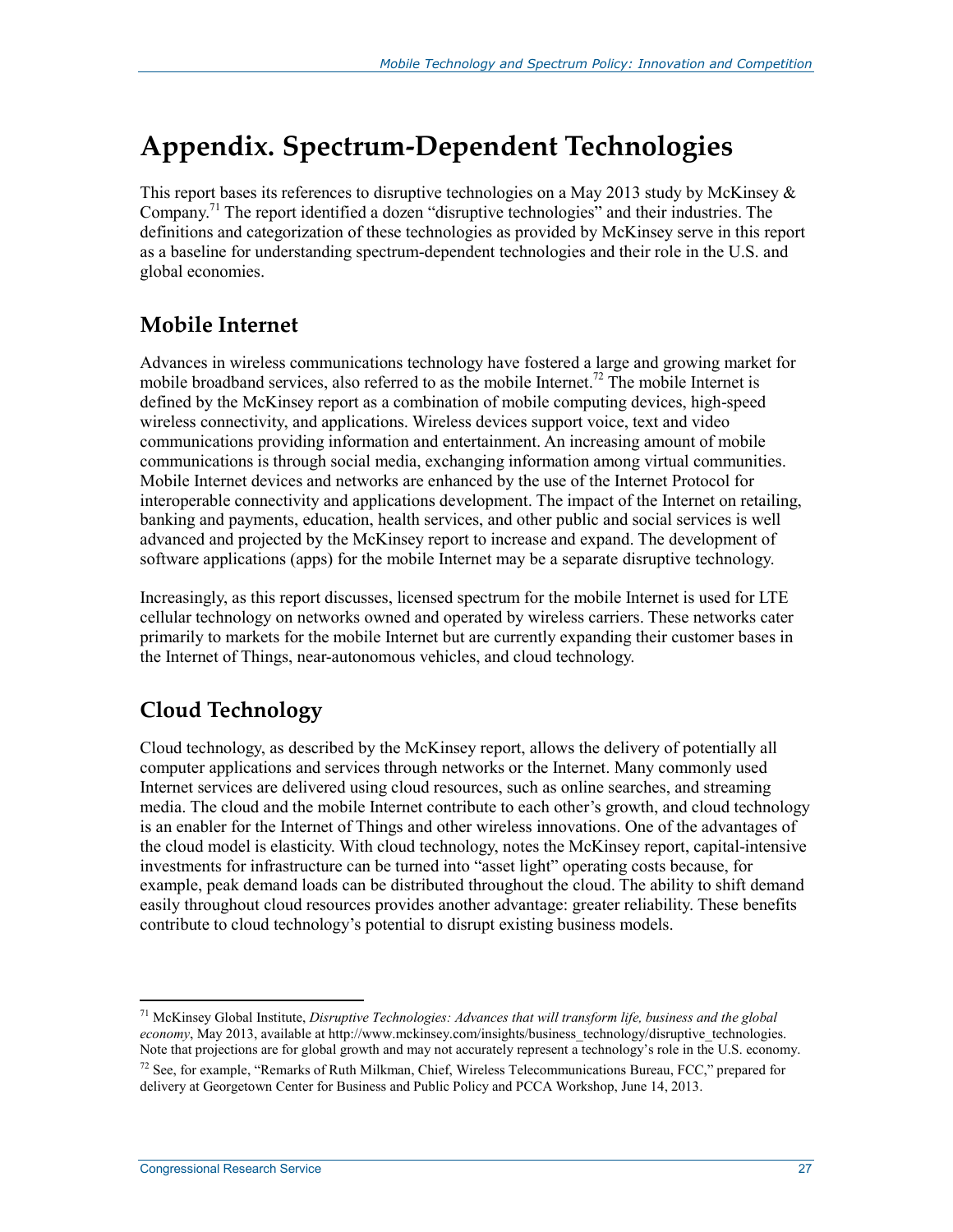The development of cloud technologies might be the source for new services and applications for mobile users. Decreased reliance on fixed infrastructure for data processing and storage might also include less dependence on fixed network infrastructure, such as the base stations that serve cellular towers.

## **Internet of Things**

The Internet of Things, also known as machine-to machine communications, is defined in the McKinsey report as the use of sensors, actuators, and data communications technology built into physical objects, enabling the objects to be tracked, coordinated or controlled across a data network or the Internet. The three main components for the Internet of Things are: the sensors and actuators that detect and communicate information; programming and analytical software; and data communications links. Wireless sensors, including Radio Frequency Identification (RFID) chips, usually operate on designated unlicensed spectrum. Wireless connections might be by cellular networks or microwave, using licensed frequencies, or over unlicensed frequencies.

The McKinsey report includes Intelligent Transportation Systems (ITS) as part of the Internet of Things. ITS relies heavily on sensors for vehicle-to-vehicle and vehicle-to-infrastructure communications. It uses spectrum assigned to the Department of Transportation (DOT) for ITS and other programs in DOT's Research and Innovative Technology Administration (RITA). The ITS program currently focuses on development of the connected car.<sup>73</sup> Applications for trucks and automobiles are oriented toward traffic safety, using vehicle-to-vehicle and vehicle-toinfrastructure, short-range communications systems.

### **Autonomous and Near-Autonomous Vehicles**

An autonomous vehicle is defined by the McKinsey report as a vehicle that can move with little or no human intervention. Some autonomous applications are already familiar, such as autopilot in airplanes and self-parking cars. Key technologies for autonomous vehicles are machine vision systems, artificial intelligence, and sensors. The signals from machine vision and sensors are integrated through artificial intelligence to provide directions to vehicles. Similar applications are used to guide robots. The images captured through machine vision can be sent over wireless communications technologies such as gigabit Ethernet. For autonomous guidance systems, Ethernet operates on unlicensed WiFi frequencies or on higher frequencies for fixed (point-topoint) connections.

Unmanned Aerial Vehicles (UAV, or drones) are categorized by the McKinsey report as an autonomous or near-autonomous vehicle. UAVs are supported by Unmanned Aerial Systems (UAS), a complete system of communications and guidance technologies using terrestrial networks and satellites, and their radio frequencies. UAS technology is also, or can be, applied to maritime and terrestrial vehicles. Commercial UAS in the United States, where allowed, currently

<sup>&</sup>lt;sup>73</sup> The Federal Highway Administration and other agencies within DOT are preparing for technology concept pilots. The Connected Vehicle Pilot Deployment Program will test innovations in connected vehicle and mobile device technologies with one or more pilots in 2015, https://www.federalregister.gov/articles/2014/03/12/2014-05414/ connected-vehicle-pilot-deployment-program-request-for-information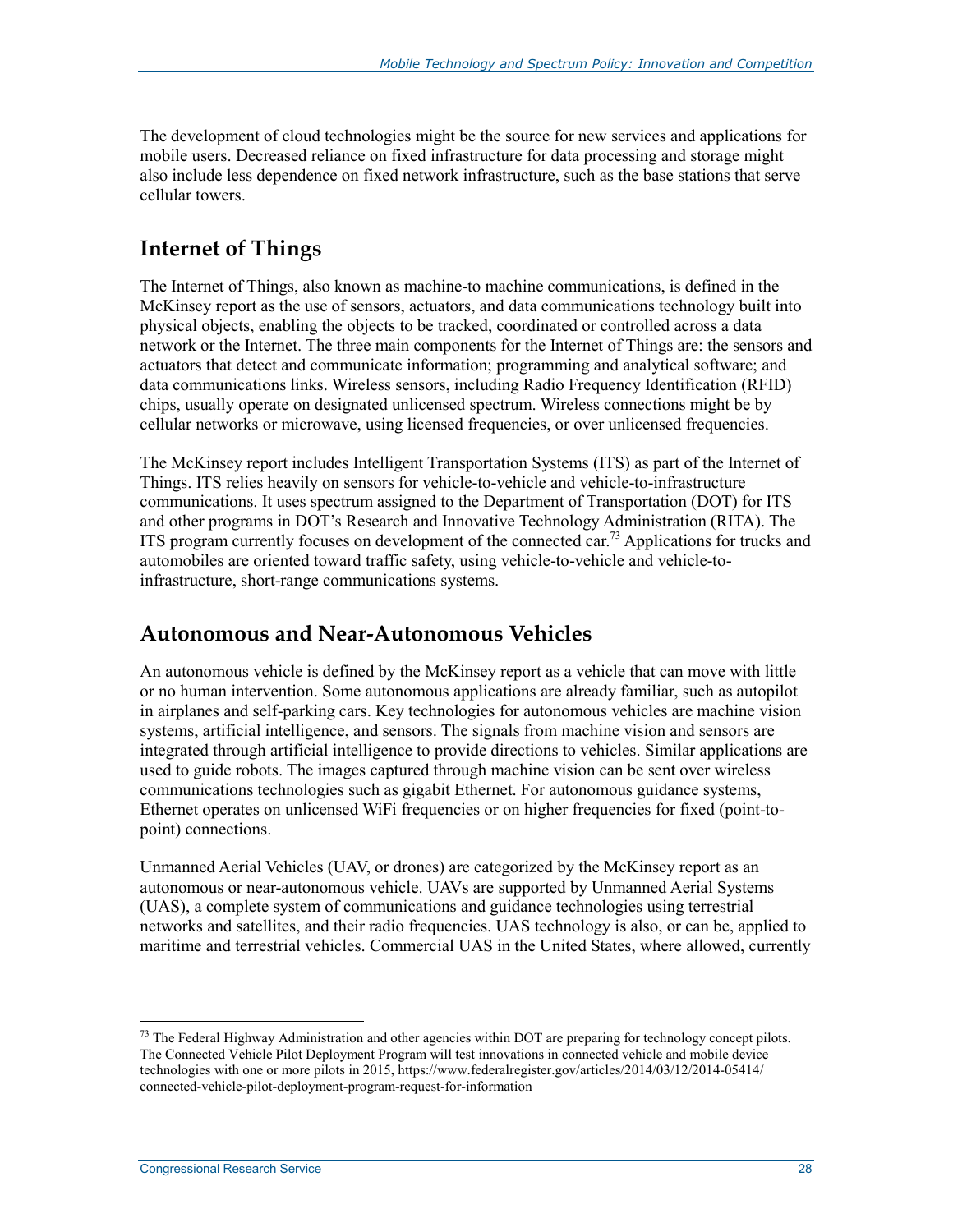operates over spectrum assigned to the Department of Defense and some frequencies assigned for amateur radio operators.<sup>74</sup>

Trains are another example of an autonomous or near-autonomous vehicle. They use guidance systems such as Positive Train Control ( PTC), which is designed to use dedicated spectrum to communicate information and guidance to trains.

#### **Advanced Robotics**

According to the McKinsey report, robots excel at tasks that require superhuman speed, strength, stamina, or precision in a controlled environment. Advanced robots have greater mobility, dexterity, flexibility, and adaptability. They may have features such as high-definition machine vision and advanced image recognition, and can learn from and interact with humans. Robots can improve efficiency and safety in a variety of tasks as varied as sorting produce, performing highprecision, minimally invasive surgical procedures, or transporting heavy objects. A robot may be stationary, operated on a tether or track, or mobile. Communications requirements vary from environment to environment. A mobile robot operating in open spaces, for example, has different communications and spectrum needs than one controlled within an indoor space. Mobile robots operating with wireless sensors and communications connections have the potential to perform dangerous tasks that potentially jeopardize human life or health, including military combat.

Some advanced robotic systems incorporate existing wireless technologies that have spectrum allocations on unlicensed frequencies used for WiFi or RFID, or over infrared electromagnetic spectrum.

## **Policy Considerations**

Some of the barriers to deploying new technologies are described in detail in the McKinsey report. Briefly, some of the main policy concerns—in addition to spectrum access—deal with

- Privacy.
- Data security.
- Education and training.
- Shifts in labor markets.
- Interaction of state and federal laws and regulations.
- Research and development.

These topics are outside the scope of this report but may need to be addressed in order to provide a hospitable environment for innovation in mobile technology.

<sup>&</sup>lt;sup>74</sup> As required by Congress, the FAA has taken steps to accommodate the development of commercial UAS operations in the United States. For example, it has created a road map to plan for and document future UAS uses. Six sites have been chosen to test the possibility of allowing commercial drones and aircraft to share airspace, http://www.faa.gov/ about/initiatives/uas/.